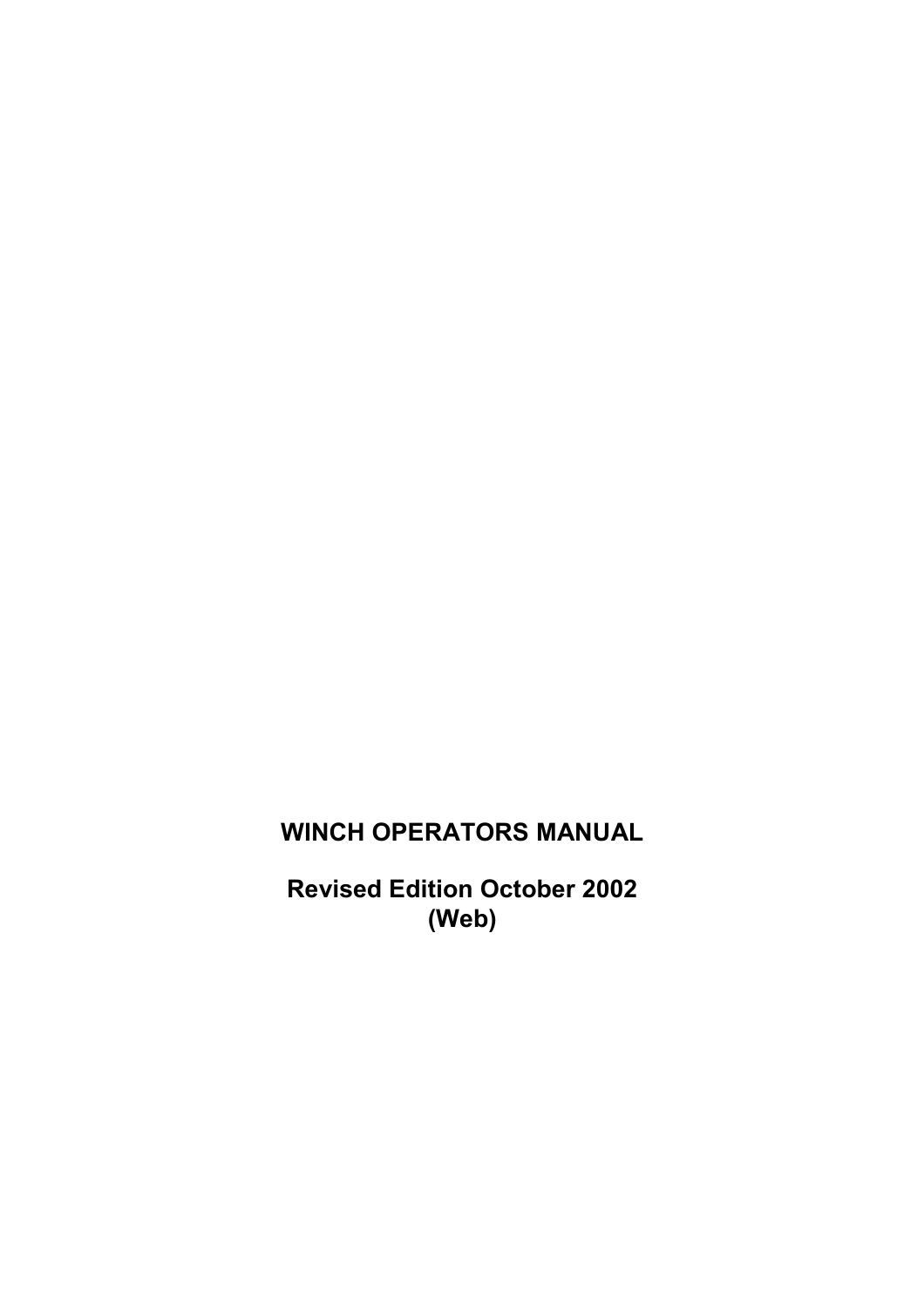| 1              |                                                      |
|----------------|------------------------------------------------------|
| $\overline{2}$ |                                                      |
| $\mathbf{3}$   |                                                      |
| 4              |                                                      |
| 5              |                                                      |
| 6              | CABLE RETRIEVE : INSTRUCTIONS FOR RETRIEVE DRIVERS 7 |
| 7              |                                                      |
| 8              |                                                      |
| 9              |                                                      |
| 10             |                                                      |
| 11             |                                                      |
|                | <b>APPENDIX A</b>                                    |
|                | <b>APPENDIX B</b>                                    |
|                | <b>APPENDIX C</b>                                    |
|                | <b>APPENDIX D</b>                                    |
|                |                                                      |
|                | <b>APPENDIX E</b>                                    |
|                |                                                      |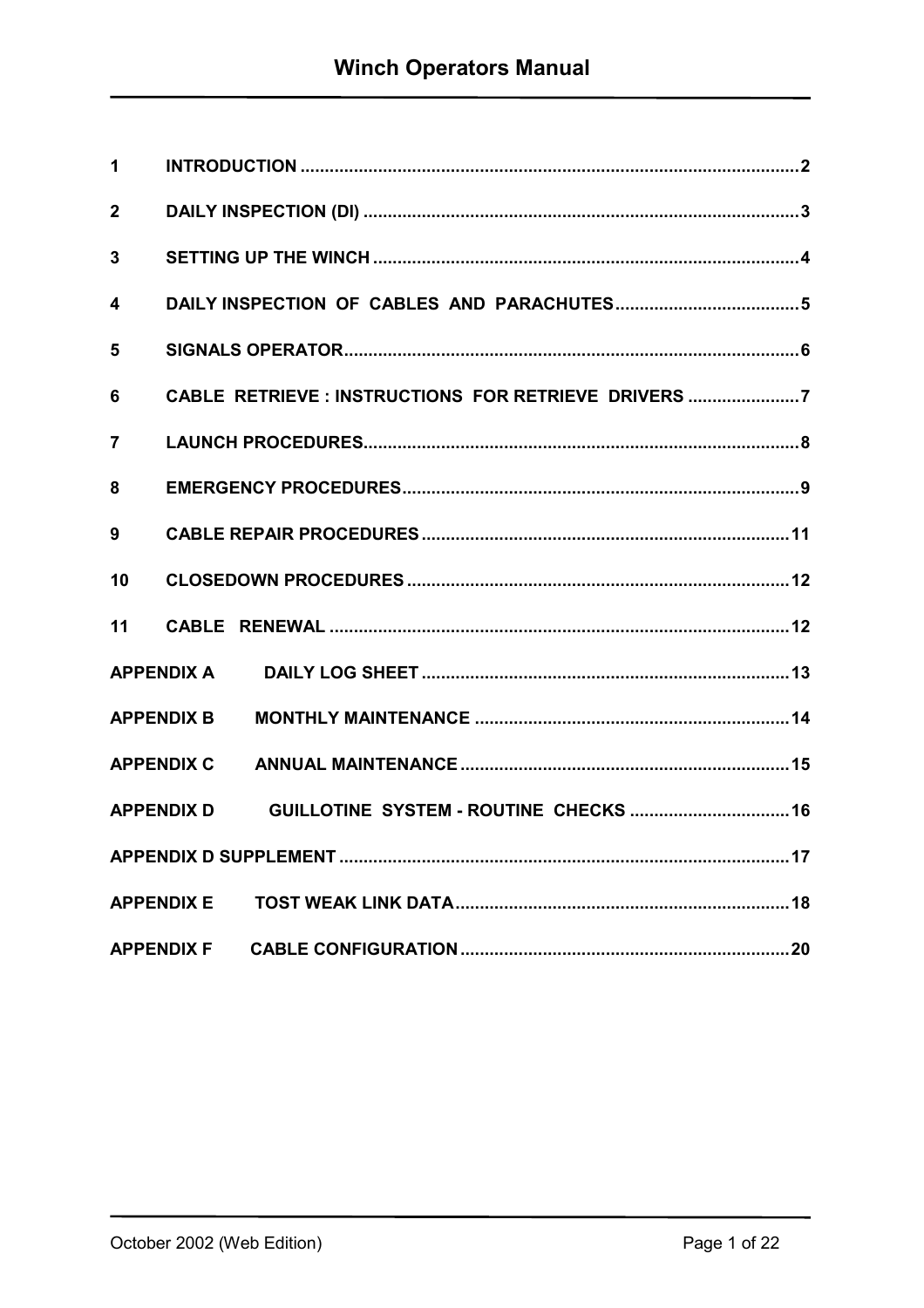#### <span id="page-2-0"></span>**1 Introduction**

This manual deals with the theory and practice of launching gliders by winch and is an updated version of the original edition published in June, 1997. This web version omits the theory section – this can be found in the printed version available from the BGA office/

There has been a marked resurgence of interest in winch launching at BGA member clubs for both financial and environmental reasons. If the gliding movement is to recruit younger members, flying training has to be provided at an affordable price. Winch launching offers a low-cost, safe and reliable method of getting airborne. Environmental pressures are steadily increasing and an environmentally friendly and virtually noiseless method of launching gliders is, for many sites, the only option acceptable to the Planners.

The development of efficient, high-powered, high-acceleration winches has revolutionised the technique of winch launching, both for the pilot and for the winch operator. The safe exploitation of such equipment has involved a great deal of reorganisation and re-training at many clubs.

This manual aims to condense some of the knowledge and experience gained from the practical operation of modern, high-powered Tost winches at the Southdown Club at Parham and the RAFGSA at Bicester. It also embodies some original thought and clear explanations of the theory involved, in the form of articles written for "Sailplane & Gliding" by John Gibson and P.J.Goulthorpe. John Gibson has also written a special contribution on the mechanics of the winch launch.

The purpose of this manual is to provide information and guidance to all those involved in the daily operation and maintenance of the club winch. It does not attempt to deal with the instructional aspects of winch launching which are covered more fully in the BGA Instructors' Manual. The manual has been compiled from first-hand experience, from manufacturers' data and from qualified expertise. Although aimed primarily at the Tost winch, the principles involved are applicable to a wide range of modern winches and clubs may wish to add their own notes and appendices to apply to specific equipment.

Throughout the text, we have endeavoured to explain the principles upon which advice is given and recommendations are made. However, none of those recommendations is a BGA Operational Regulation unless approved by an AGM of this Association and specifically referred to by number in this manual.

We shall be grateful for comments and further advice on winch operation which can be incorporated into subsequent revised editions. Finally, our sincere thanks are due to all those who have assisted with this publication.

> Roger Coote Development Officer

October 2002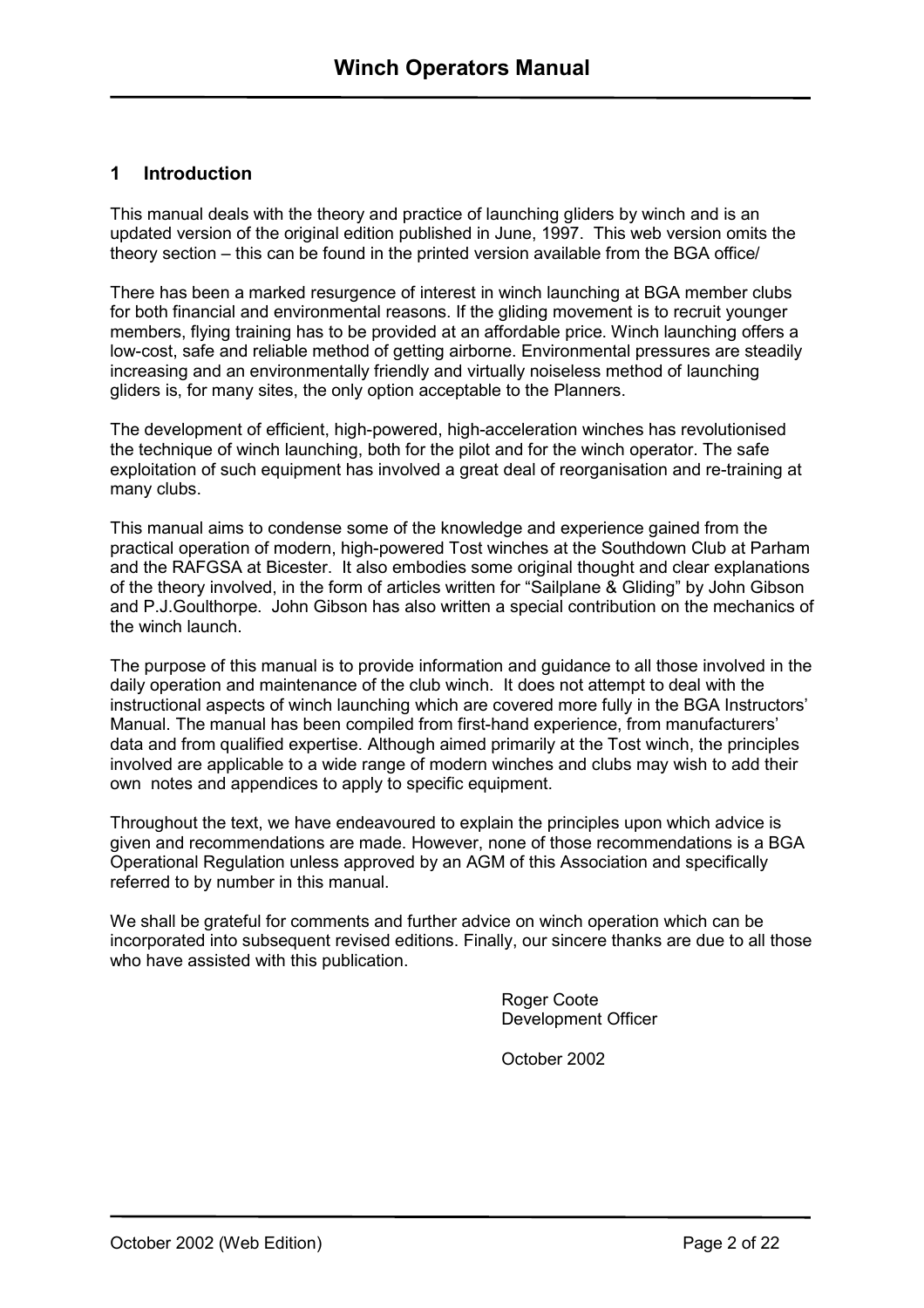#### <span id="page-3-0"></span>**2 DAILY INSPECTION (DI)**

BGA Operational Regulation 4.2 states:-

*All equipment used for launching, including the wire, rope or cable must have been inspected and approved as serviceable each day before being used. Winches and tow cars shall, as a minimum be checked for sufficient fuel, oil and water for the proposed launches and for serviceability of the cable cutting or releasing mechanism* 

Before the first launch of the day, all winches and prime movers are to be given a daily maintenance in accordance with the following schedule:-

| <b>Item</b>                          | <b>Action</b>                                                                                                                                    |
|--------------------------------------|--------------------------------------------------------------------------------------------------------------------------------------------------|
| <b>Fuels</b>                         | <b>Check.</b> Ensure contents are sufficient for the day's operation.<br>Replenish as necessary.                                                 |
| Coolant                              | <b>Check</b> coolant level. No obvious leaks                                                                                                     |
| Oils                                 | Check levels in engine and transmission                                                                                                          |
| <b>Brakes</b>                        | Check operation and brake fluid level                                                                                                            |
| Warning Lights & beacons             | <b>Check</b> warning lights and gauges for correct indication and function.                                                                      |
| Prime mover and winch cabs           | <b>Check</b> clear of broken cable and debris. All controls accessible and<br>free.                                                              |
| Pay-on gear, all rollers and pulleys | Check serviceability and freedom of movement                                                                                                     |
| Cable cutting and joining equipment  | <b>Examine.</b> Ensure serviceable and adequate cleats for day's<br>operation.                                                                   |
|                                      |                                                                                                                                                  |
| <b>Tyres</b>                         | <b>Visual Check</b>                                                                                                                              |
| Guillotine                           | <b>Operational</b> and checked within last month                                                                                                 |
| General                              | <b>Check</b> for oil leaks from engine(s), transmission, drums, pay on<br>gear and brakes                                                        |
| <b>Safety Note</b>                   | <b>Check</b> fuels, oils, antifreeze, battery acid and chemicals stored in<br>accordance with COSHH recommendations.                             |
| <b>Safety Check</b>                  | Guards<br>Fire extinguisher(s)<br>First Aid kit<br><b>Earth Stake</b><br>* Wheel chocks<br>Communication equipment (Radio, telephone, bats etc.) |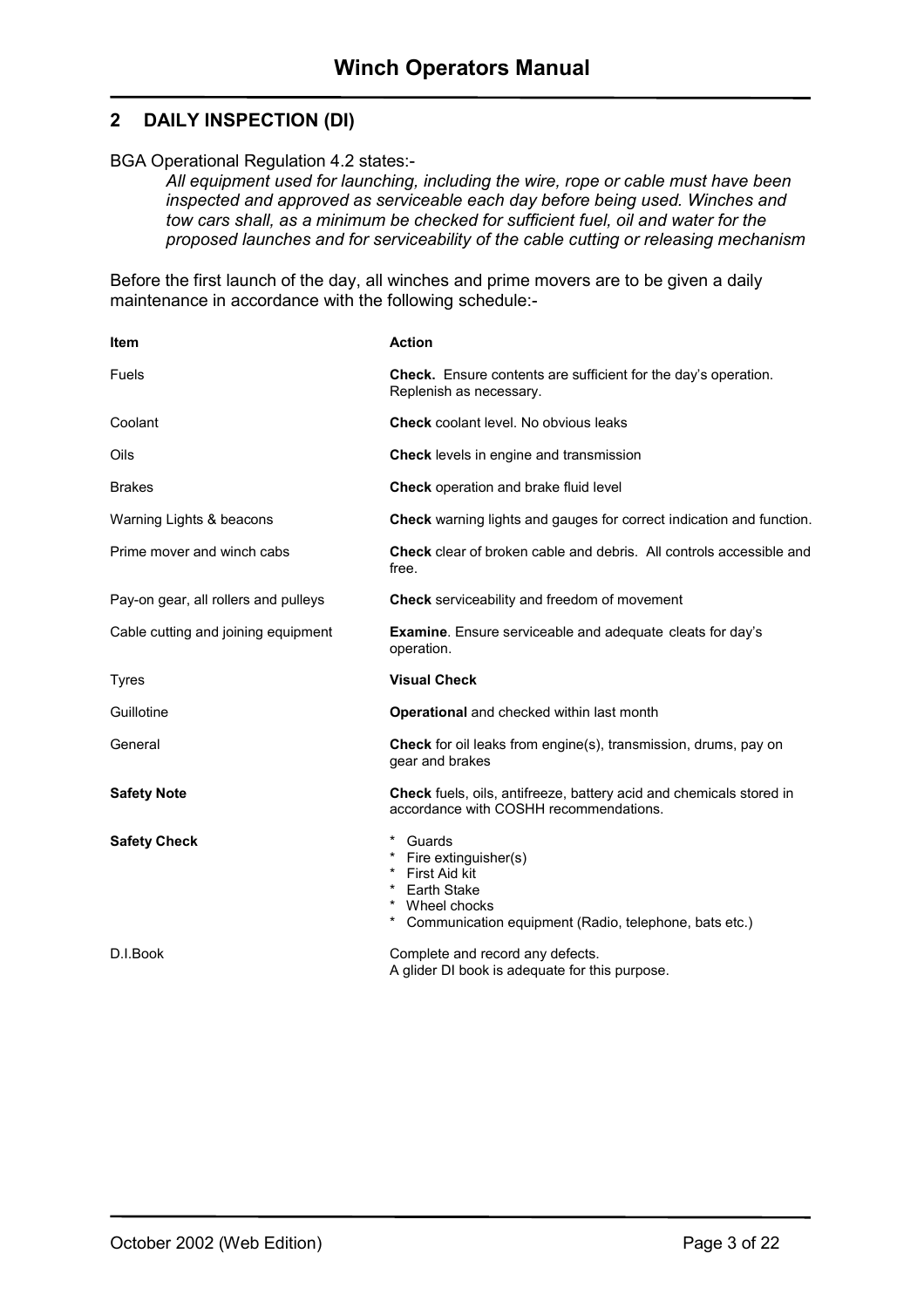#### <span id="page-4-0"></span>**3 SETTING UP THE WINCH**

*SAFETY NOTE* 

*If cable runs are near to each other, such that it may be possible for cables to cross, then:-* 

*(a) Only one glider may be attached to a cable at any one time and* 

*(b) After every launch, the used cable must be drawn in to the winch or cleared from the area before another cable is used.* 

1. Advise the Duty Instructor of the winch status and determine his requirements regarding the positioning of the winch and condition of the airfield, before moving out.

- 2. Drive the winch slowly to site and align with the launch point.
- 3. Apply the hand brake firmly on the prime mover and select first gear.
- 4. Securely position the wheel chocks.
- 5. Press the earth stake firmly into the ground in a position such that it will not be a hazard.
- 6. Connect and carry out functional communications check.
- 7. Ensure the retrieve driver is fully aware of the pull-out and cable break procedures. (See page 9).
- 8. Obtain Duty Instructor's permission to pull cables out to launch point.
- 9. Carry out cable and parachute daily inspection. (See below).
- 10. When cables have been pulled out :-
	- (a) Apply winch drum brake(s).
	- (b) Ensure transmission is dis-engaged.
	- (c) Warm up winch engine to operating temperature.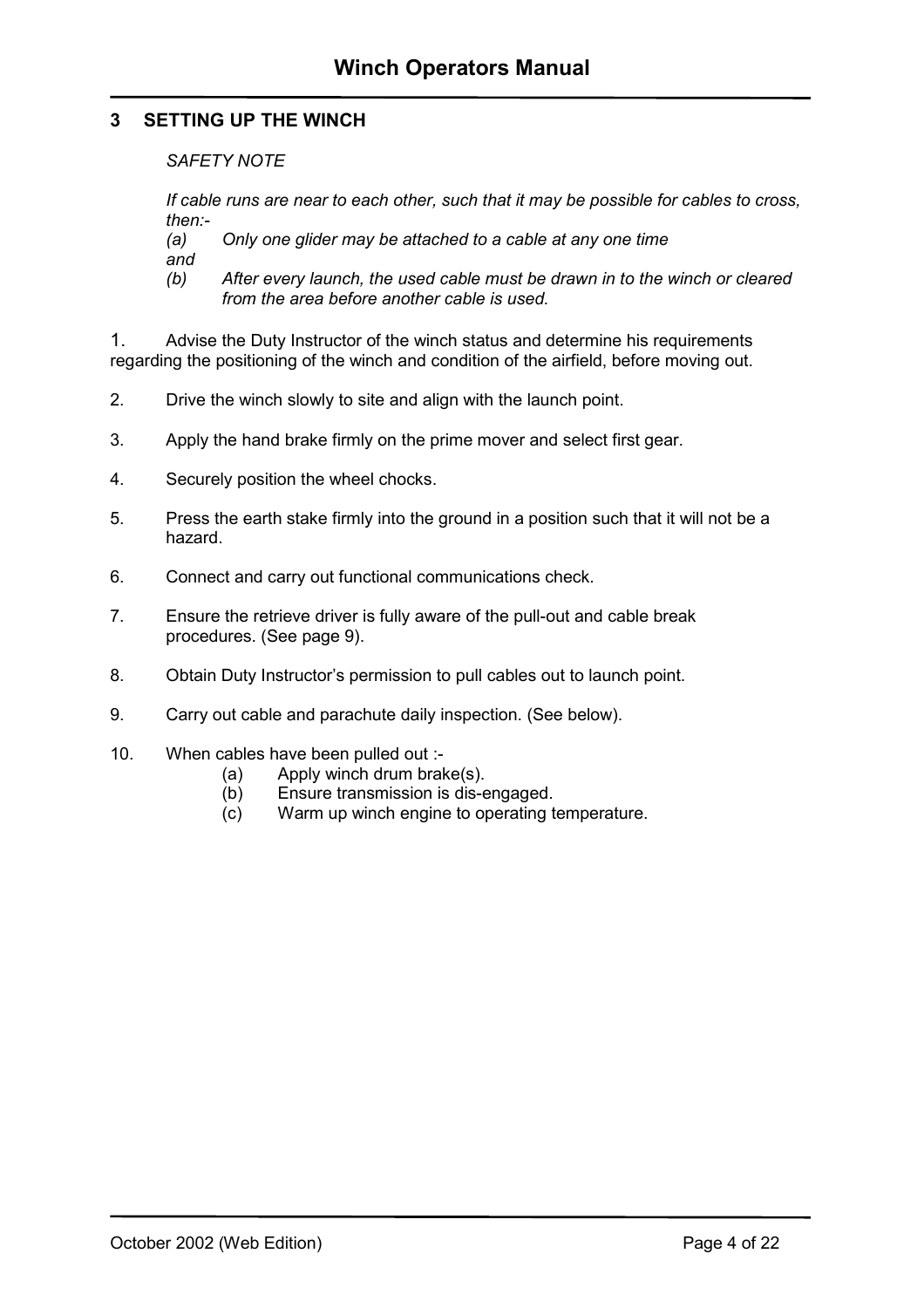#### <span id="page-5-0"></span>**4 DAILY INSPECTION OF CABLES AND PARACHUTES**

#### *SAFETY NOTE :*

*While work is being carried out on a cable, the engine should not be run, nor should any cable retrieve mechanism be used.* 

**Note:** This daily inspection is MANDATORY. The purpose is a visual inspection to ensure serviceability of the whole length of cable to be used

#### **CABLES**

- 1. Cut out short lengths of unserviceable cable, worn ferrules and closely spaced joins and replace, using the procedure described under "Cable Repair Procedures". (See page[11.](#page-11-0)
- 2. If a new section of cable is required, refer to "Cable Renewal". (See page [12\)](#page-12-0)

#### PARACHUTES, STROPS AND WEAK LINKS

BGA Operational Regulation 4.4 states:-

*The glider end of all launching cables must be fitted with linked rings designed to fit the release mechanism of the glider. Distorted or cracked rings may not be used.* 

- 1**.** Inspect the parachute canopy for wear, tear and security of shroud attachments.
- 2. Check for tangled, twisted or broken shroud lines. If the parachute is defective, obtain a replacement and enter replacement in the Defect Log.
- 3. Inspect all connectors, shackles and quick-release units for security, wear and damage and ensure that they function freely and correctly.
- 4. Inspect the STROP for wear and fraying and check that the shackle attachment to the parachute is serviceable.
- 5. Inspect the linked rings for wear and / or distortion and their attachment to the strop for security. Replace where necessary. Attach parachute assemblies to the cables.
- 6. Check the WEAK LINK assembly and that the weak link has not been stretched or distorted. Replace as necessary.

#### **The assembly should contain only one weak link at a time.**

See Appendices E & F.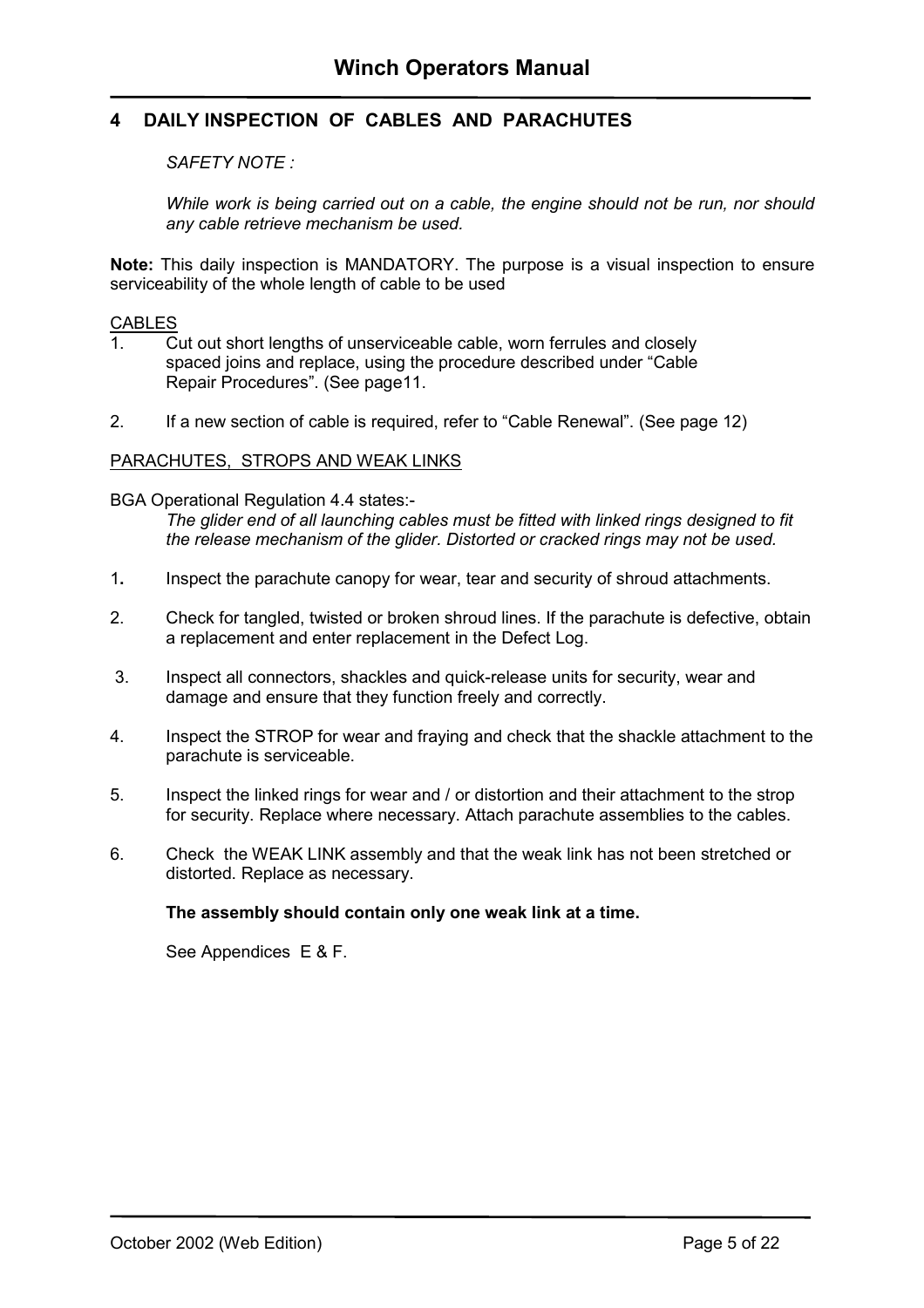#### <span id="page-6-0"></span>**5 SIGNALS OPERATOR**

- 1. **Ensure communication** between launch point and winch driver
- 2. **Confirm** launch and emergency procedures with the winch driver.
- 3. **Check with winch driver that it is clear ahead & ready to launch.** Confirm which cable to use and glider type. Look and see that field is clear ahead. Where would the cable fall, following a cable break?
- 4. **Monitor launch-point for safe operation.** Is the correct cable being attached? Are persons clear of the glider? Are persons clear of the second parachute and cable?

#### 5. **On "Take up Slack" signal.** (Take-off path still being clear) Relay the signal to the winch driver. Repeat verbal signals, as required. Be ready to give a STOP signal.

#### 6. **On "All Out" signal**

Relay the signal to the winch driver. Continue the signals until you are sure that the winch driver can see the glider.

#### 7. **Launch Failures**

Following a weak link break or an instructor-simulated break, the winch driver **may** require an "all clear" (take up slack) signal, before pulling the cable back to the winch. The broken end is towed to the winch for repair. In either case, in cooperation with the winch and retrieve vehicle drivers, use the established communication system to ensure safe movement of the cables.

#### **Be especially watchful during this procedure and keep people clear of the cables, etc.**

#### 8. **After the Launch-Cable is clear**

In a multi-cable winch, ensure that the first cable is clear and it is safe to handle the second cable. Do not allow the second cable to be handled while the first is "live" as there is always a risk of the two cables becoming entangled and the second cable thus becoming "live" also. Confirm to the launch-point when the cable is clear.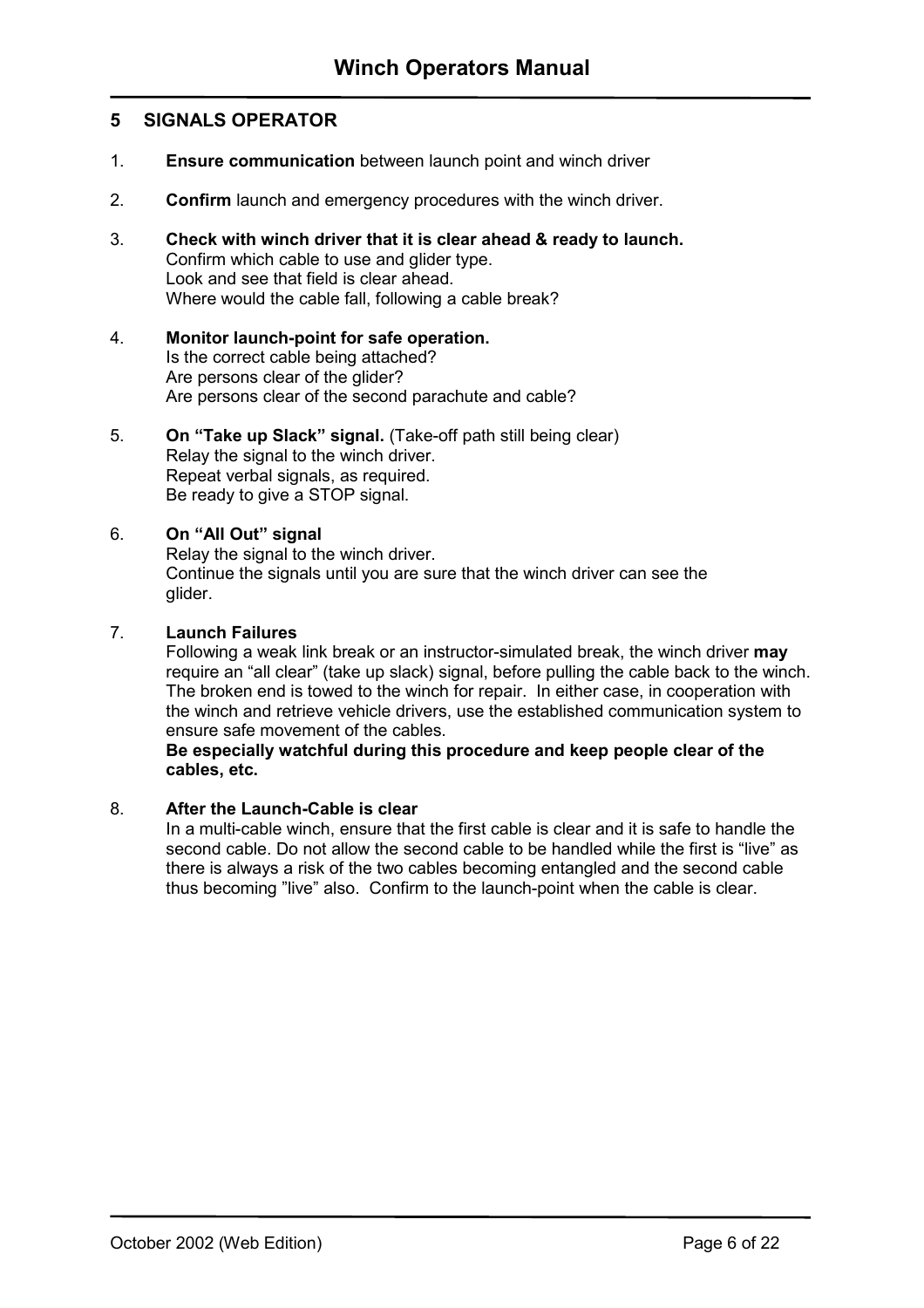### <span id="page-7-0"></span>**6 CABLE RETRIEVE : INSTRUCTIONS FOR RETRIEVE DRIVERS**

#### BGA Recommended Practice RP 8 states:-

*Cables get crossed easily on a multiple pull-out. If the pull-out has not been straight, or it is suspected that the cables are close together, they should be separated before the start of the launch.........* 

#### 1. **Wait in a safe area until launching is completed**

#### 2. **Attach the tow out weak links (350 lbs) to the retrieve vehicle.**

#### 3. **On signal TAKE UP SLACK**

Move gently forward. Do not snatch the cables. The winch driver should use the drum brakes to tension the cables, clear of the ground.

### 4. **On ALL OUT signal, accelerate smoothly to retrieve speed**  Do not move cables if a stop light is showing.

 Monitor the winch during the retrieve for a STOP signal. If you stop the tow-out before reaching the launch-point, do not start again without a signal from the winch driver.

#### 5. **Drive in a straight line to the launch-point.**

 Aim to arrive approximately a vehicles width beside the wing-tip of the upwind glider. If a weak link breaks during the retrieve, then continue with the other cable to the launch-point - BUT ONLY IF NO STOP LIGHT IS SHOWING. Treat as for a cable break.

6. **If the cable run deviates from a straight line then inform the Duty Instructor and the winch driver before the next launch.**  It is important not to launch with a risk of crossed cables.

# 7. **Avoid excessive use of the brakes to stop at the launch-point.**

 This helps prevent the winch drums from over-running. Allow the drag of the cables to bring the vehicle to a halt.

#### 8. **Back up the retrieve vehicle to relieve tension in the cables.** Allow swivels to stop rotating before removing the cables.

#### 9. **For the safety of personnel, the launch strops must be flaked or coiled at the launch point, not laid out.**

#### 10. **Cable breaks**

Discuss possible action with winch driver.

 Carry a tyre on the retrieve vehicle to attach to the "live" winch end of the cable. Return the broken end to the winch only after receiving an all clear (UP SLACK) signal from the signals controller, or after making sure that both the cable and parachute are clear.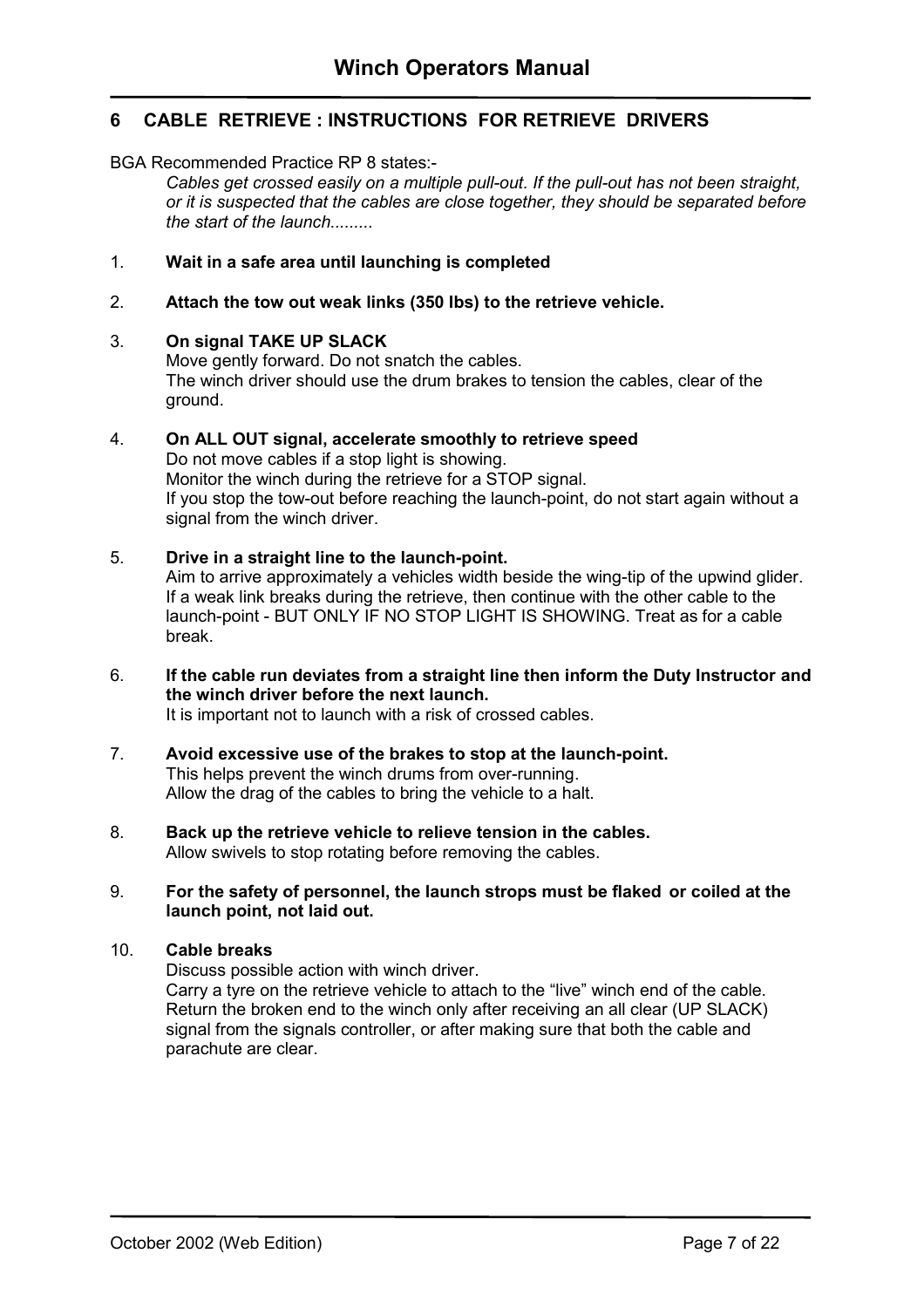### <span id="page-8-0"></span>**7 LAUNCH PROCEDURES**

#### *SAFETY NOTE::*

If there is any jerk or hesitation in power at the commencement of the launch, the *winch or car driver must terminate the launch and wait for a fresh set of signals before re-starting. If the pilot suspects over-running or other failure at the start of the launch, he should release the cable at once and treat as a launch failure.* 

#### INTRODUCTION

The objective is to accelerate the glider smoothly and rapidly to its optimum launch airspeed whilst avoiding any snatching which overstresses the cable or tail-banging which overstresses the glider.

#### METHOD

- 1. **Ensure that the engine is warmed up**, in accordance with the manufacturer's manual.
- 2. **Confirm with the launch controller** which cable is to be used .
- 3. **On receipt of TAKE UP SLACK** Engage drive.

Release brake and adjust revs slowly to take up slack in cable.

#### 4. **On receipt of ALL OUT**

Open the throttle smoothly and progressively to the MAXIMUM SETTING FOR THE GLIDER TYPE AND CONDITIONS.

- 5. **Maintain the power setting** until the glider is established in the climb and then adjust to suit glider type, signals from the glider and general impression of speed, rate of climb etc.
- 6. **Reduce power as the glider approaches the top of the launch** and close the throttle fully to ensure that the launch is terminated well before the vertical position is reached.
- 7. **Immediately the glider is seen to release**, smoothly increase power sufficiently to deploy the parachute, maintain a slight tension in the cable and prevent the cable from touching the ground. This ensures a clean wrap onto the drum with no loose looping.
- 8. **Adjust the power to "fly" the parachute back to the winch**, clear of the ground. Once on the ground, the parachute may be drawn closer to the winch VERY SLOWLY.

#### 9. **Disengage drive.**

#### 10. **Advise launch controller CABLE CLEAR, if appropriate.**

Note on engine handling: After winding in the cable, allow the engine to idle for twenty seconds and then switch off.

Repeat sequence for other cables.

Retrieve cables to launch-point.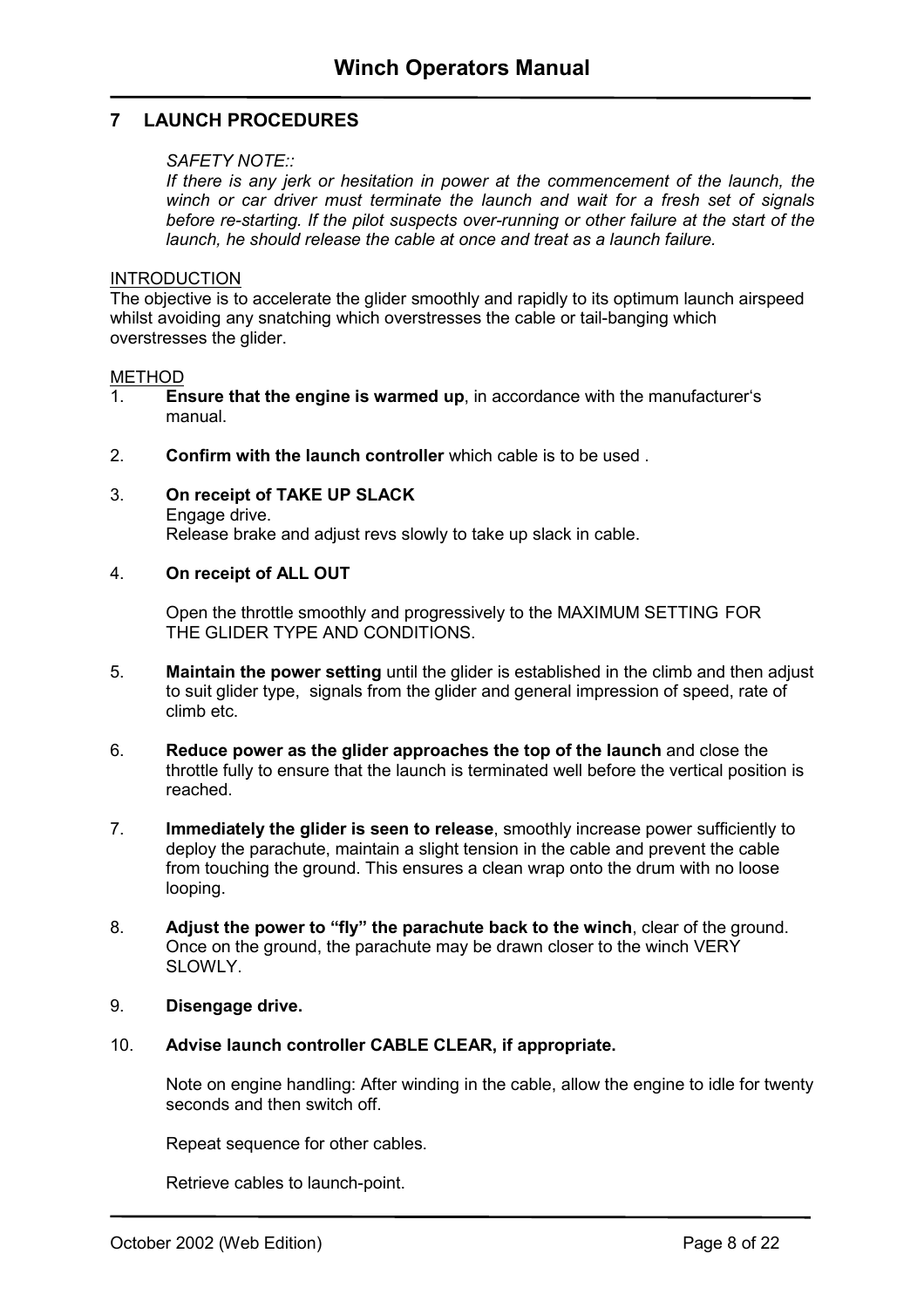### <span id="page-9-0"></span>**8 EMERGENCY PROCEDURES**

*The winch driver is responsible for understanding how to use the emergency cable cutting equipment.* 

In certain circumstances,an immediate reaction is essential to ensure the safety both of pilots and glider. Emergencies can be considered under the following four categories:-

- I. Launch failures, including simulated launch failures.
- II. Failure of the glider to release on completion of the launch.
- III. Launch obstruction.
- IV. Winch power failure.

#### I. LAUNCH FAILURES

Provided that the cable daily inspection has been completed correctly and that there has been no incident which has caused a cable fault, the majority of launch failures wiil be due to failure of the weak link. This means that the parachute assembly will remain attached to the "live" cable and will deploy when the break occurs. Some tension will be maintained in the cable and the cable will lie straight.

A break elsewhere in the cable will mean that, due to spring-back, there will be an unknown length of "dead" cable, complete with parachute that has floated down somewhere between the launch-point and the winch. There will also be a length of "live" cable, still attached to the winch.

As subsequent actions are dependent upon where the break has occurred, it is important that this should be quickly identified.

If possible, the launch controller should advise if a simulated cable break exercise is to be carried out, especially if planned to occur below 200 feet.

#### Launch Failure Procedures

- (a) Because it is often difficult to determine whether the failure is a weak link or cable break, reduce power immediately to bring the cable to rest and avoid any possible conflict between the glider and the cable / parachute assembly. **On no account should the cable be winched in until it is safe to do so.**
- (b) If a weak link has failed, the cable should be winched in for weak link replacement at the winch.
- (c) If the cable has failed, the cable retrieve crew will retrieve the broken end and return it to the winch, for cable repair.

**Note:** 

**It is strongly advised that following any cable break which involves cable looping or kinking - or if the second cable has been caught or fouled during a launch - a full inspection should be carried out on the cable(s) in question. This may appear to be time-consuming but the delay ensures continuing cable integrity.**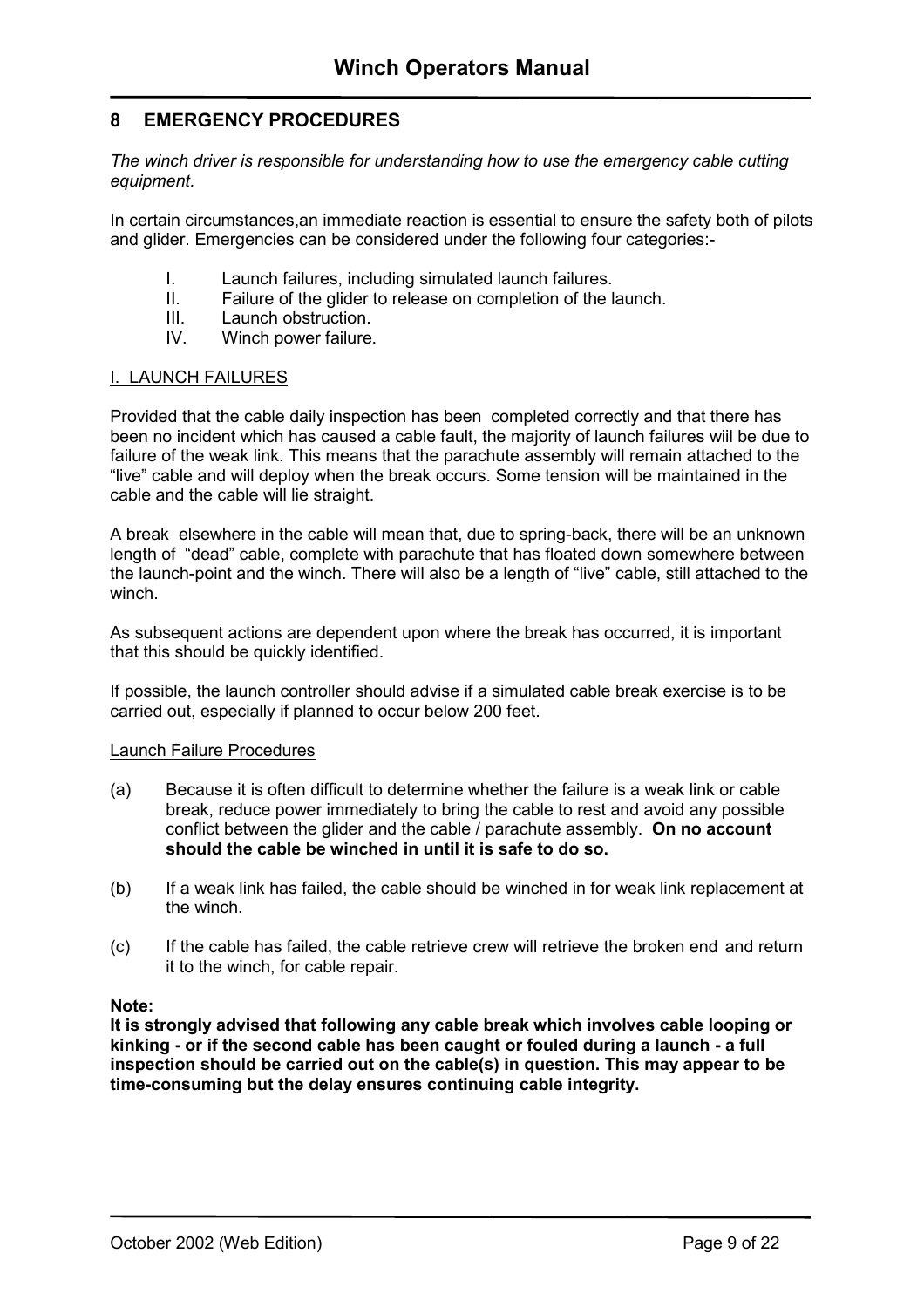#### II. FAILURE OF GLIDER TO RELEASE THE CABLE

Providing that the throttle is closed to terminate the launch at the appropriate point, the cable should back-release before it is carried to the vertical position by the glider. Once the cable has reached or passed vertical, it may be assumed that the glider is unable to release the cable. If this happens:-

Operate appropriate guillotine Apply brake Dis-engage drive Stop engine

STAY INSIDE CAB UNTIL EMERGENCY IS OVER

#### III. LAUNCH OBSTRUCTION

If at any time there is reason to believe that there is an obstruction or the risk of an obstruction by people, animals or vehicles, the launch should immediately be stopped and no further cable movements made until confirmation is received from the launch controller that it is clear to proceed.

#### *SAFETY NOTE:*

*A stationary or falling cable does little damage. A running cable is potentially lethal*.

#### IV. WINCH POWER FAILURE

If any loss of power is experienced during a launch, the cause should be investigated before another launch is attempted.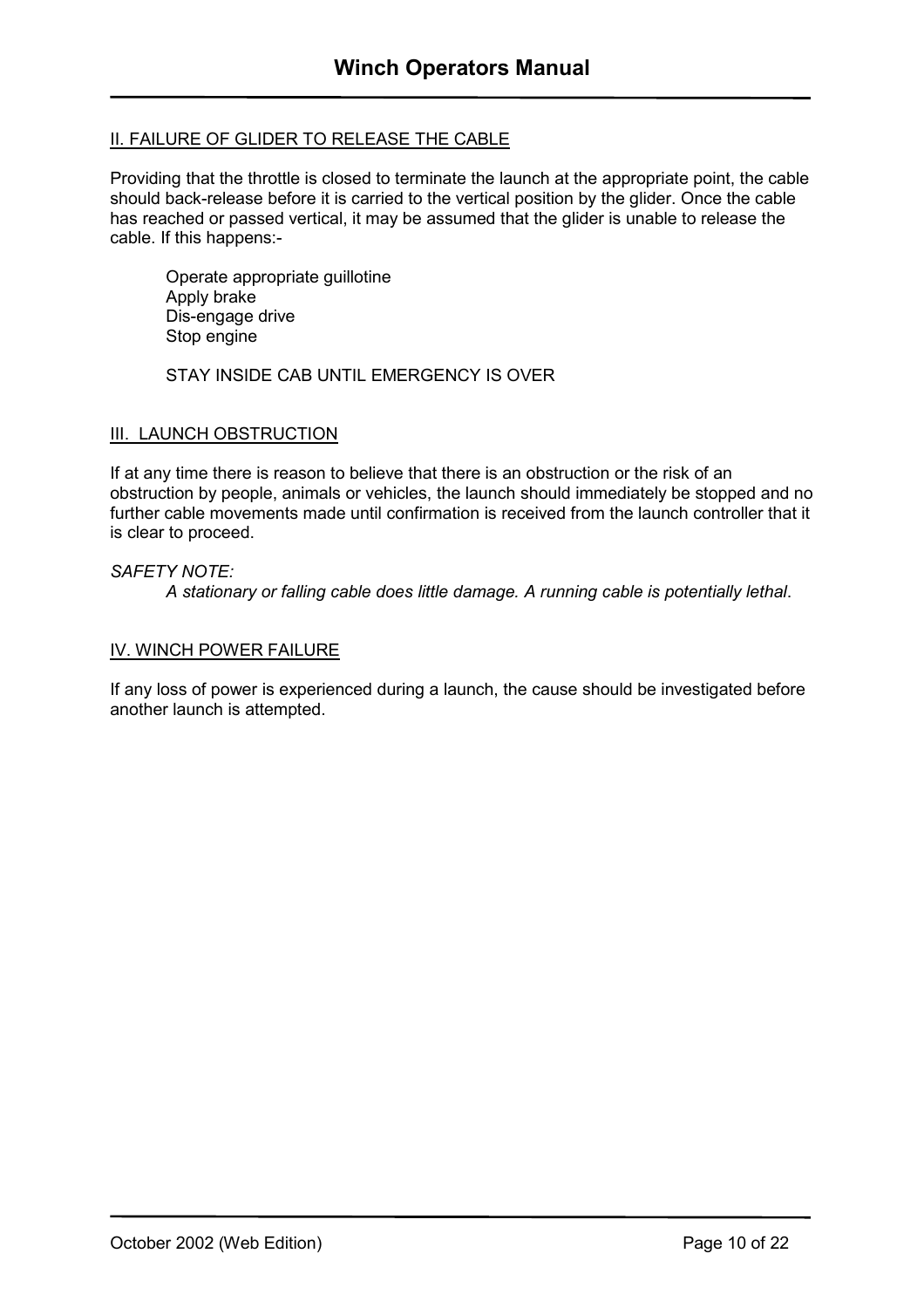#### <span id="page-11-0"></span>**9 CABLE REPAIR PROCEDURES**

- 1. Cable repairs must be carried out at the winch, using Tallurit or Intall cleats or ferrules and a hydraulic press.
- 2. Check that the press has been set up with the correct dies and the correct sized ferrules are stowed in the ferrule box.

#### PROCEDURE

- 1. Clean cut each end of the cable with the cable cutters, provided.
- 2. Thread on two ferrules and overlap the cable by 125 150 mm (5 6 inches) as shown in the diagram below :-

**BEFORE:** 



 $D =$  Diameter of cable

AFTER:

- 3. Place the ferrule (and cable) between the dies, vertically and centrally.
- 4. Tighten the release valve and operate the hand pump until the swage faces just meet.
- 5. Unscrew the release valve to release the ram and extract the formed swage.

6. Repeat for second ferrule. N.B. Time can be saved between pressings by allowing the swages to open only sufficiently to allow the ferrule to be inserted or extracted.

#### **ATTENTION - WARNINGS**

DO NOT APPLY MORE PRESSURE THAN IS REQUIRED TO BRING THE SWAGES FACE TO FACE.

DO NOT OVER-TIGHTEN RELEASE VALVE.

DO NOT PRESS "FLASH" BACK INTO SPLICE.

DO NOT USE ANY FERRULES OTHER THAN THOSE PROVIDED.

 $D$  APPROX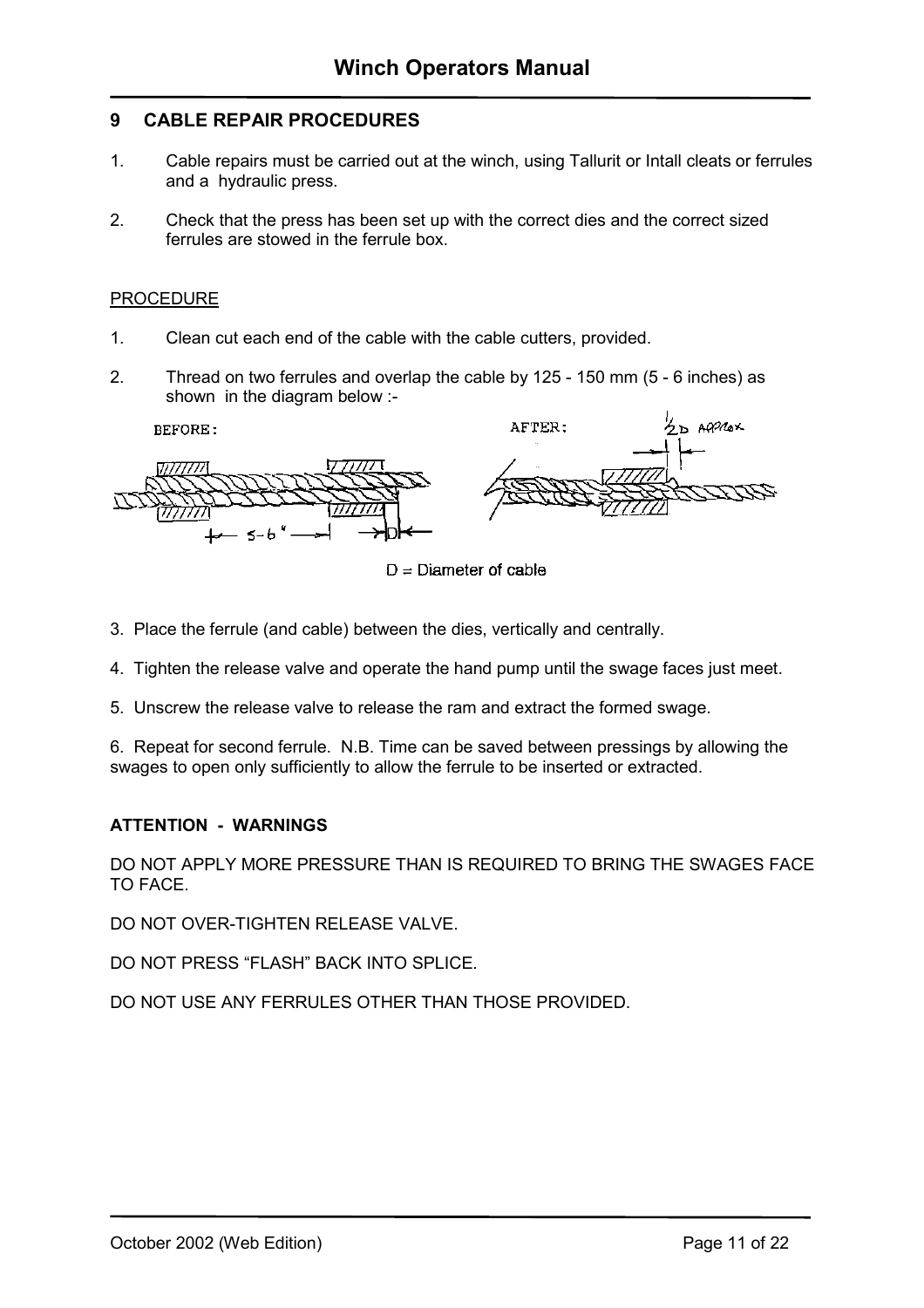#### <span id="page-12-0"></span>**10 CLOSEDOWN PROCEDURES**

- 1. Engine OFF.
- 2. Drive DISENGAGED.
- 3. Retrieve cables by rotating drums by hand and stow parachutes. Secure free end of cables.
- 4. Apply winch brakes ON.
- 5. Switch accessories OFF.
- 6. Stow chocks and earthing spike.
- 7. Disconnect telephone cable etc. if appropriate.
- 8. Enter any defects and operating details in the Winch Log Book.

#### **11 CABLE RENEWAL**

Cable should be taken from the top of the cable drum to the top of the winch drum or from the bottom of the cable drum to the bottom of the winch drum.

#### Initial Launches

The first series of launches with a new cable are critical to its life; at least 20 launches must be carried out observing the following conditions:-

- 1. No low or simulated launch failures.
- 2. No release under tension.
- 3. Maintain a normal cable load during the launch.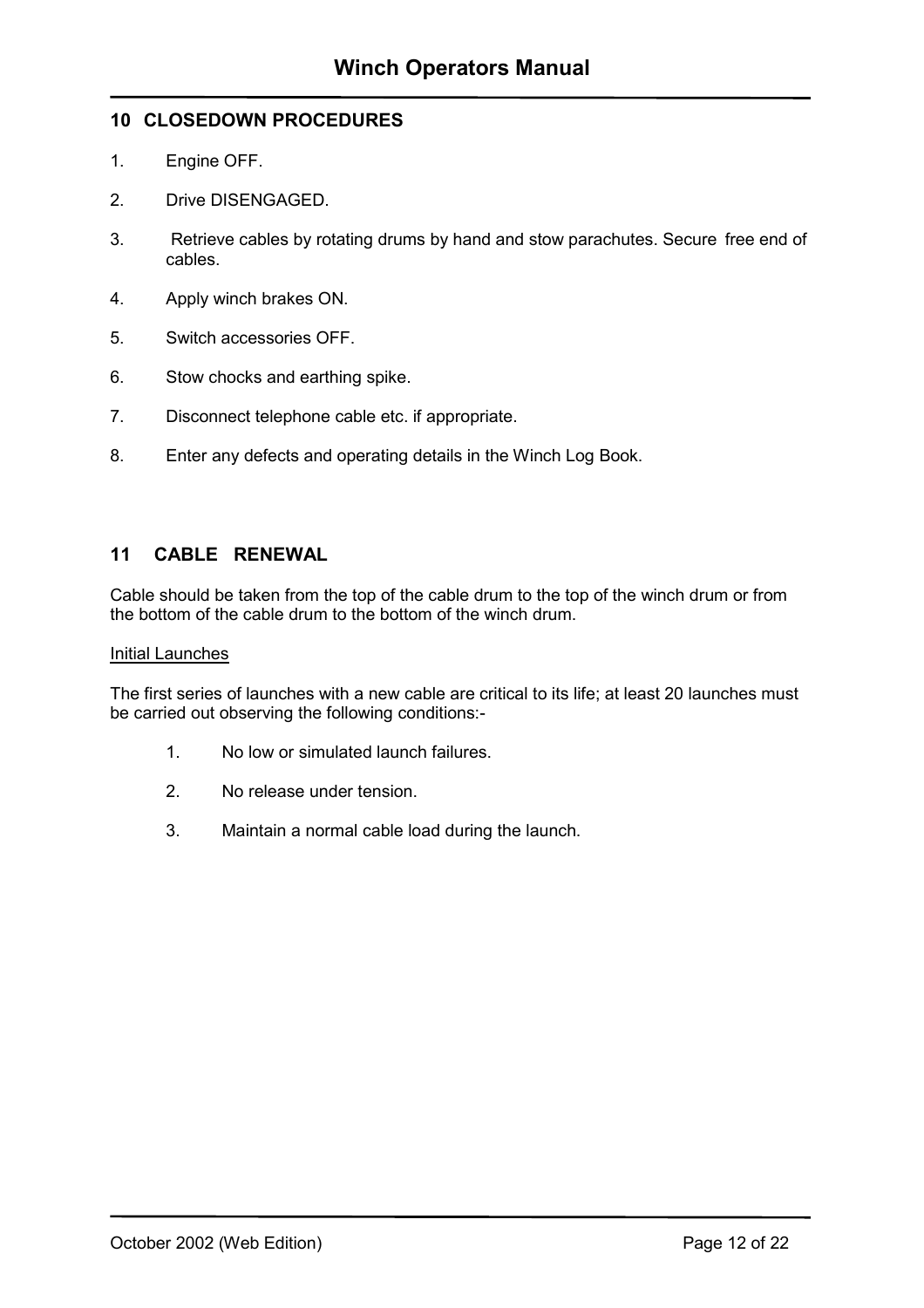## **Winch Operators Manual**

<span id="page-13-0"></span>

| <b>APPENDIX A</b>          | <b>DAILY LOG SHEET</b> |
|----------------------------|------------------------|
| DATE/DAY                   | <b>D.I. SIGNATURE</b>  |
| MINOR DEFECTS RECTIFIED:   |                        |
| DEFECTS OUTSTANDING:       | <b>RECTIFIED BY:</b>   |
|                            | DATE:                  |
| OTHER NOTES OR INFORMATION |                        |
| NO. OF LAUNCHES:           | SIGNATURE:             |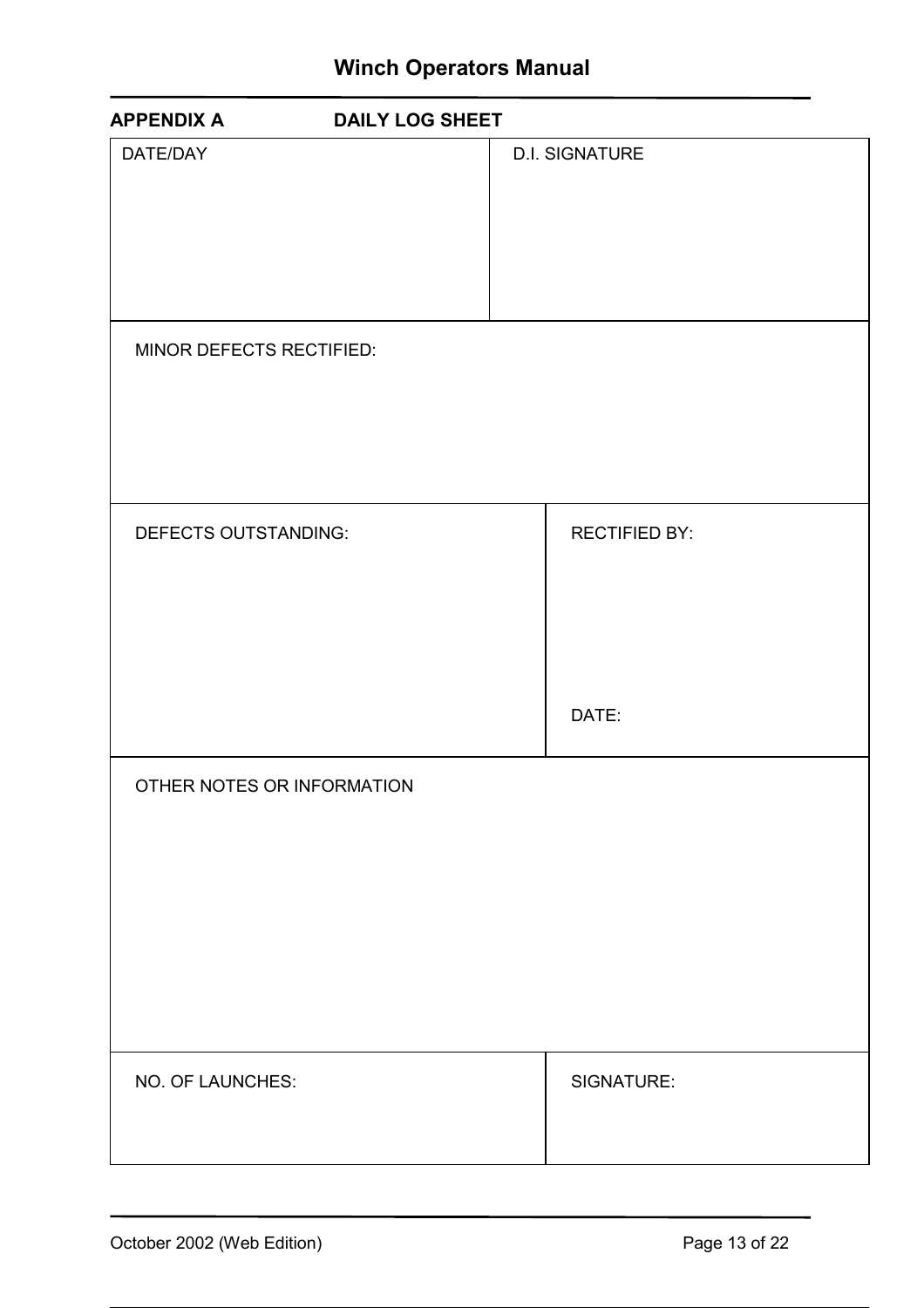#### <span id="page-14-0"></span>**APPENDIX B MONTHLY MAINTENANCE**

At the beginning of each calendar month, all winches and prime movers are to be given monthly maintenance in accordance with the following schedule :-

| <b>Item</b>          | <b>Action</b>                                                                                                          |
|----------------------|------------------------------------------------------------------------------------------------------------------------|
| Daily maintenance    | <b>Carry out daily inspection (See page 3)</b>                                                                         |
| Guillotine operation | <b>Carry out monthly check (See Appendix D)</b>                                                                        |
| Transmission         | <b>Check</b> bolts for security                                                                                        |
| <b>Brakes</b>        | <b>Check</b> operation. Adjust as necessary.                                                                           |
| Radiator             | <b>Check</b> cooling ducts free                                                                                        |
| <b>Battery</b>       | <b>Check</b> electrolyte level and replenish with<br>distilled water. Check battery stowage mounting<br>and terminals. |
| General              | <b>Clean</b> winch thoroughly. General lubrication as<br>necessary.                                                    |

\* Or more frequently, if specified by the manufacturers.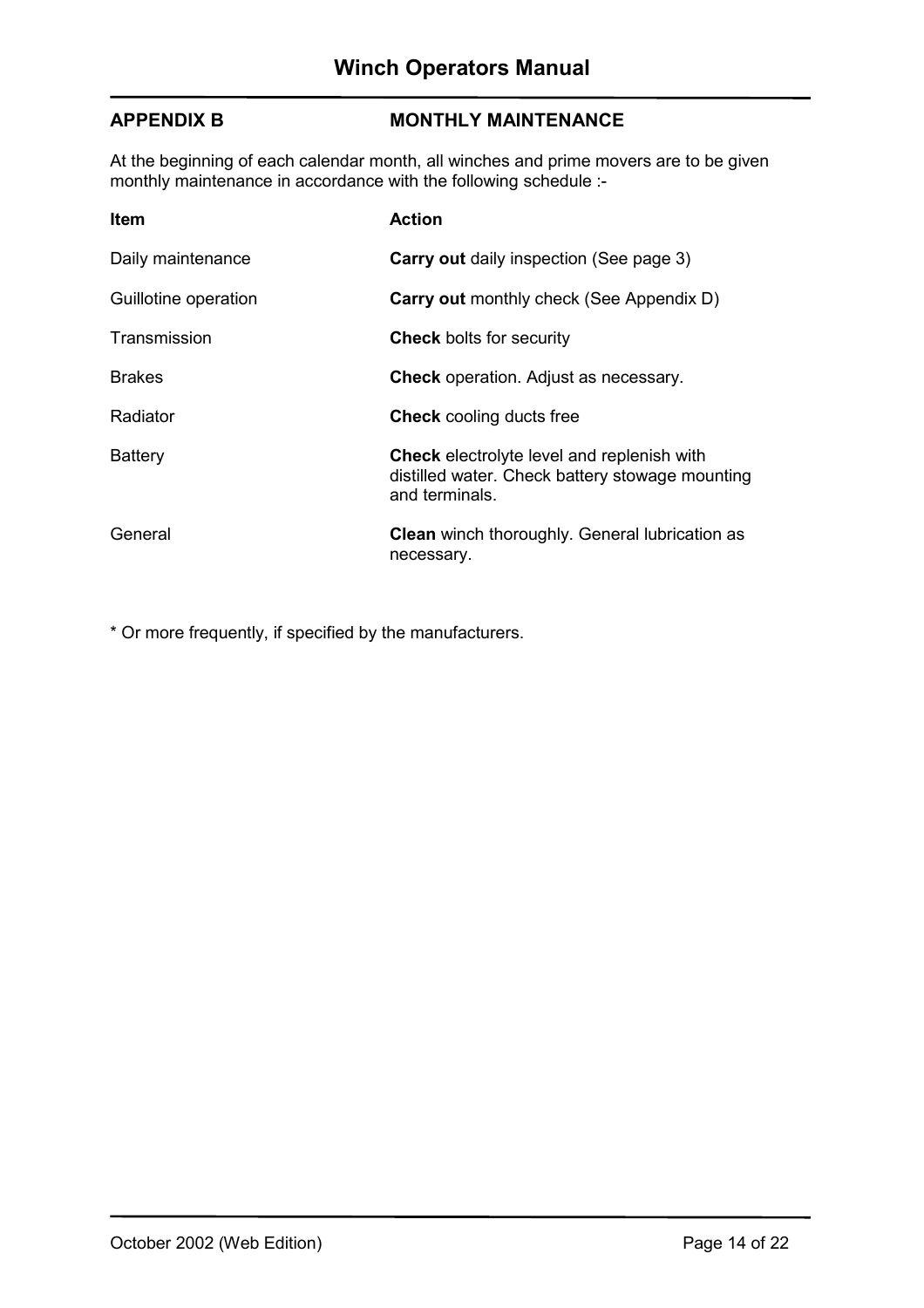### <span id="page-15-0"></span>**APPENDIX C ANNUAL MAINTENANCE**

All winches and prime movers are to be given annual maintenance, according to the following schedule :-

| Item                                                  | <b>Action</b>                                                                                                                                                                                                    |
|-------------------------------------------------------|------------------------------------------------------------------------------------------------------------------------------------------------------------------------------------------------------------------|
| Daily Maintenance                                     | <b>Carry out</b> daily inspection (DI). (See page3)                                                                                                                                                              |
| <b>Monthly Maintenance</b>                            | <b>Carry out</b> monthly maintenance (appendix B)                                                                                                                                                                |
| <b>Brakes</b>                                         | <b>Strip and Inspect.</b> Adjust as required                                                                                                                                                                     |
| Drum                                                  | Check security of drum nuts. Tighten as necessary.                                                                                                                                                               |
| Roller guides                                         | Clean complete unit. Check all roller guides for smooth<br>running. Replace all worn bearings and grooved rollers.<br>Lubricate.                                                                                 |
| Engine Oil and Air Systems<br>(winch and prime mover) | <b>Change</b> engine oil and filter<br>Service air filter.                                                                                                                                                       |
| Ignition system                                       | <b>Check</b> serviceability. Replace spark plugs or service<br>injectors.                                                                                                                                        |
| Pay-on gear                                           | <b>Check</b> drive belt wear and tension.                                                                                                                                                                        |
| Fuel system<br>(winch and prime mover)                | Check the fuel filters. Clean or replace as necessary.                                                                                                                                                           |
| <b>Engine Cooling System</b>                          | <b>Check</b> specific gravity of the antifreeze. Check hoses,<br>water pump and radiator ducts.                                                                                                                  |
| <b>Belt drives</b>                                    | Tension belts and renew as necessary.                                                                                                                                                                            |
| Guillotine                                            | <b>Carry out Guillotine Full Functional Check</b><br>(See appendix D)                                                                                                                                            |
| <b>Structure and Bodywork</b>                         | Inspect body and chassis for damage, corrosion and<br>loose paint. Restore paint surface : use primer,<br>undercoat and finish coats.                                                                            |
| Prime mover steering linkage                          | <b>Check</b> steering linkage. Checking the amount of free<br>play at the steering wheel will indicate the degree of<br>wear in the steering box and linkage. Rectify faults to<br>ensure safe vehicle handling. |
| Prime mover ball joints                               | <b>Check</b> all steering ball-joints for lift or excessive free<br>play. Rectify faults to ensure safe vehicle handling.                                                                                        |
| Prime mover wheel brake.                              | Check brake pads. Adjust and carry out functional<br>checks.                                                                                                                                                     |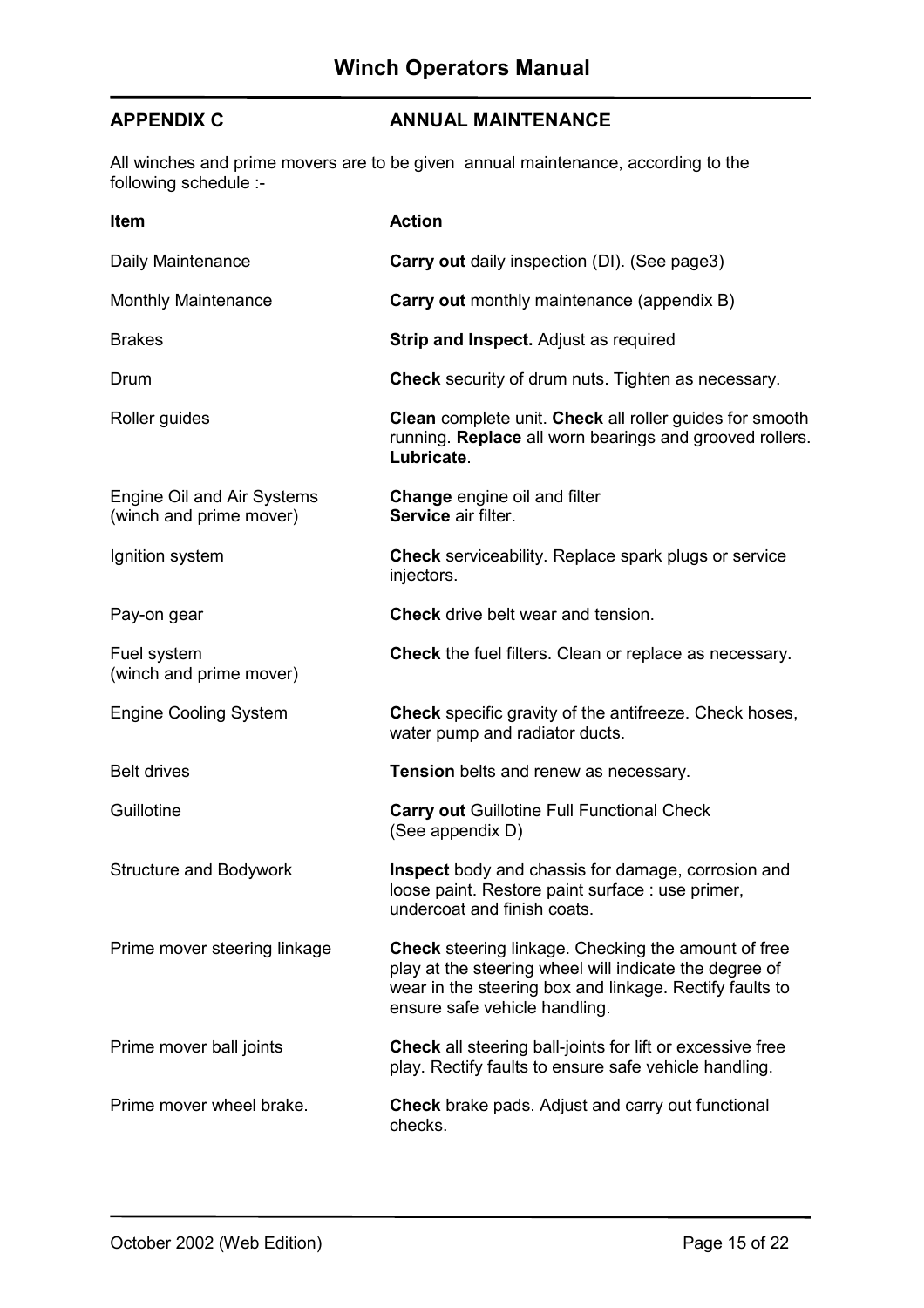#### <span id="page-16-0"></span>**APPENDIX D GUILLOTINE SYSTEM - ROUTINE CHECKS**

The Guillotine is a vital safety feature of any winch and it is essential that the cable cutting equipment is maintained so that it will work efficiently, if needed in an emergency. There is a wide range of types and it is vital to protect and preserve the cutting edge in order to maintain effective operation.

#### SERVICEABILITY CHECK

To ensure correct operation, the guillotine should receive a serviceability check as and when required. It is advised that this check is performed **at least once every month.** 

The frequency of this check is dependent, amongst other things, upon the dirt and debris collected upon the guillotine mechanism from the passing cable, it will therefore vary according to the state of the ground over which the cable passes.

Check full range of movement and operation of the guillotine assembly and mechanism (without cutting cable).

#### FULL FUNCTIONAL TEST (WITH CABLE)

The guillotine full functional test is to be carried out as often as considered necessary to ensure correct operation but at a minimum frequency:

- a. as recommended by the winch manufacturer
- b. after any repairs to the guillotine.

Operate guillotine system from the winch cab. Ensure that the cable is severed cleanly. If the cable is not severed completely, dismantle the guillotine system, clean and if necessary replace worn or defective parts with sound parts, reassemble and carry out a further functional test.

A record of guillotine inspection and testing should be kept on the daily log sheets (see Appendix A).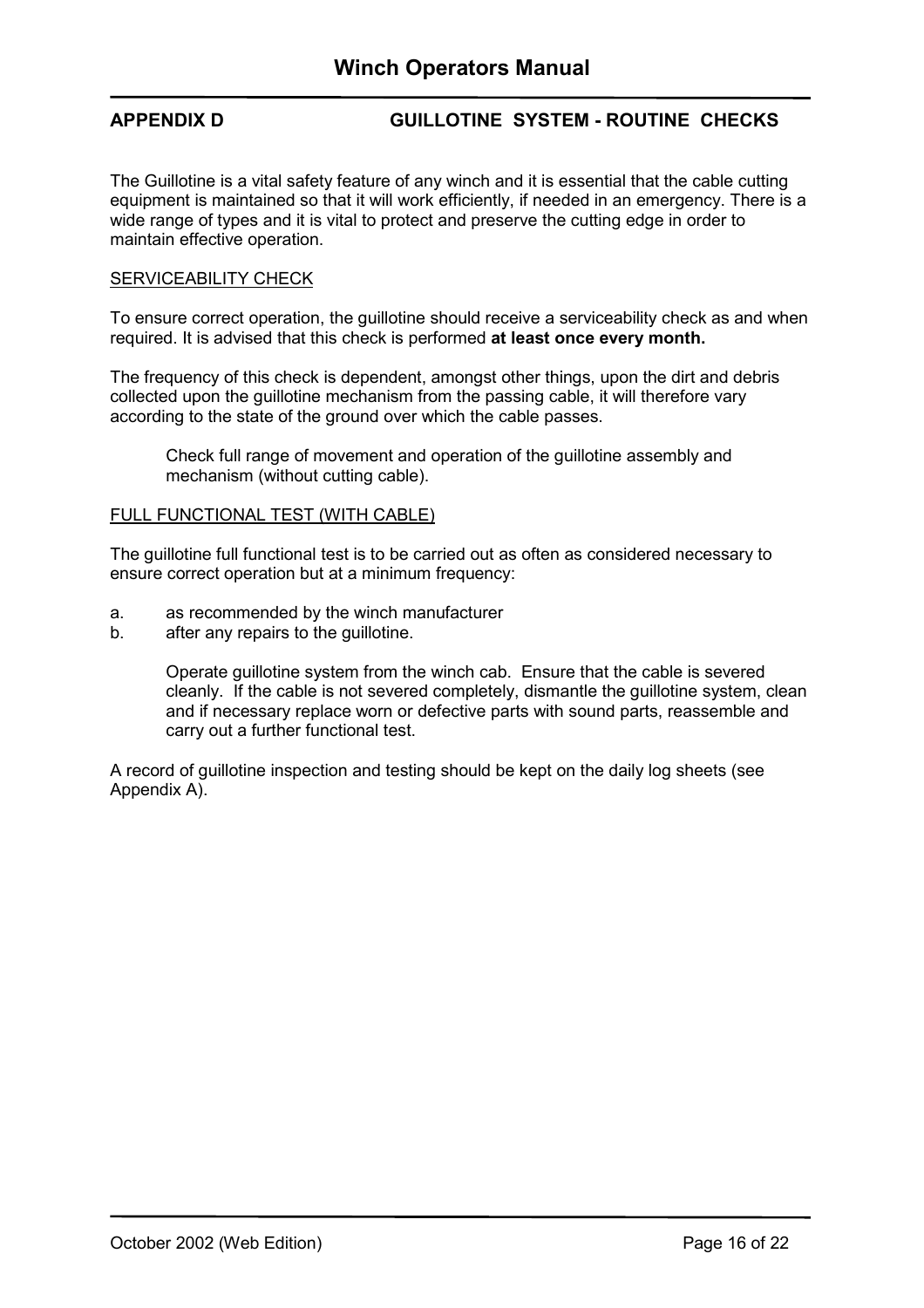#### <span id="page-17-0"></span>**APPENDIX D SUPPLEMENT**

#### **BEST PRACTICE RECOMMENDATIONS FOR ENSURING THE SAFE AND EFFECTIVE OPERATION OF WINCH CABLE GUILLOTINES**

- D.1 Reliance upon an axe or bolt cutters as the sole method of cutting cables should be discontinued as this is an impractical and dangerous practice, particularly when the cable is moving, highly loaded and vertical (the glider having overflown the winch).
- D.2 Operational Regulation 4.8 (Laws and Rules for Glider Pilots, June 2003) states that all winches must be fitted with approved cable cutting guillotines.
- D.3 As a minimum requirement, guillotines should be able to sever a moving, 5 mm diameter, multistrand steel cable or a 3.5 mm diameter, single strand, high tensile steel cable which is not under tension.
- D.4 Guillotine systems should be maintained in accordance with the manufacturers' instructions which, ideally, should require them to be cleaned lubricated and have a 'low-load' serviceability check every cable change (3,000 launches) or every month, whichever is the shorter interval.
- D.5 Guillotines should have a full-load functional test once a year, followed by a sharpening of blades and checking for wear, mis-alignment and damage, as recommended at Appendix 'D' in the BGA Winch Operators' Manual. More frequent 'full-load' testing is to be discouraged on account of the accelerated wear this would cause to the mechanism.
- D.6 Guillotines should be fitted with operator protection guards and a foolproof inhibiting system.
- D.7 Existing guillotine systems should be properly qualified against the requirements, defined above (D.3). Those systems not measuring up should be replaced by an approved system.
- NB\*. D & M Engineering at Shrewsbury (01743 874427) have developed a new guillotine system capable of cutting 3 off 5mm. dia multistrand cables and ferrules for the Skylaunch winch. The unit is modular and should be capable of easy fitting to a variety of winch designs.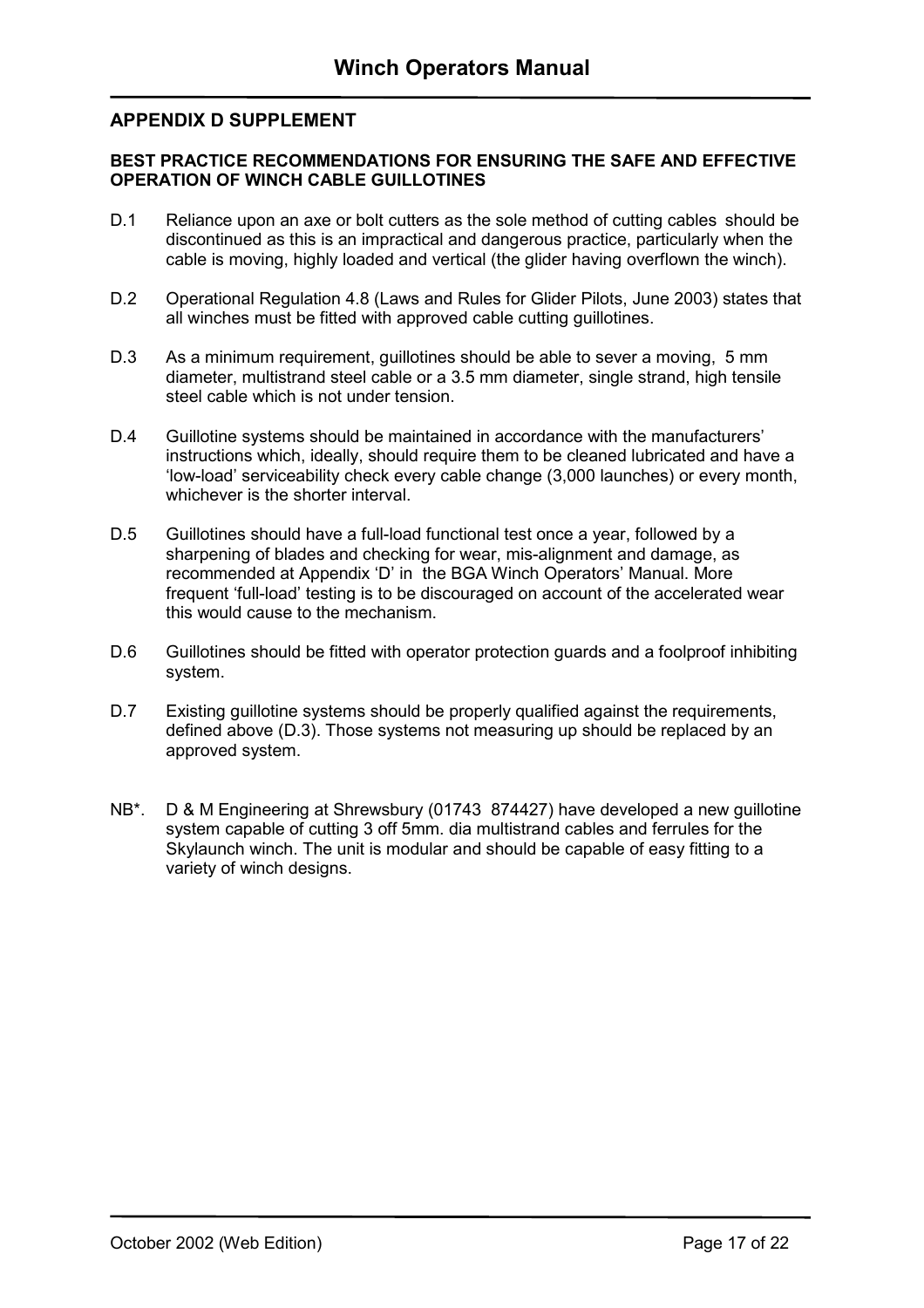### <span id="page-18-0"></span>**APPENDIX E TOST WEAK LINK DATA**

BGA WINCH / AOTO-TOW WEAK LINKS. LAST REVISED SEPTEMBER 1996.

| <b>TOST COLOUR CODING</b> |       |           |               |
|---------------------------|-------|-----------|---------------|
| <b>Black</b>              | No. 1 | 1,000 daN | $= 2,200$ lbs |
| <b>Brown</b>              | No. 2 | 850       | $= 1,870$ lbs |
| Red                       | No. 3 | 750       | $= 1,650$ lbs |
| <b>Blue</b>               | No. 4 | 600       | $= 1,320$ lbs |
| White                     | No. 5 | 500       | $= 1,100$ lbs |
| Yellow                    | No. 6 | 400       | 880lbs<br>$=$ |
| Orange                    | No. 7 | 300       | 660lbs<br>$=$ |

**N.B. If in doubt,** Tost apply a factor of 1.3 X Max. all up weight of the glider to determine weak link strength for winch / autotow. (1KP = 1daN = 1kg = 2.2lbs)

Not exceeding KP Not exceeding KP

| Astir (s) Single  | 600  | No.4        | Dart 15/17          | 500  | No.5 |
|-------------------|------|-------------|---------------------|------|------|
| <b>Twin Astir</b> | 845  | No.3        | Delphin             | 700  | No.4 |
| <b>ASH 25</b>     | 900  | No.2        | Diamant 16.5-18     | 935  | No.2 |
| <b>ASK 14</b>     | 830  | No.3        | <b>Discus</b>       | 650  | No.4 |
| <b>ASK 15</b>     | 500  | No.5        | DG 100 / 200        | 600  | No.4 |
| <b>ASK 17</b>     | 600  | No.4        | <b>DG 400</b>       | 600  | No.4 |
| <b>ASK 19</b>     | 600  | No.4        | DG 300 / 600        | 680  | No.4 |
| <b>ASK 20</b>     | 600  | No.4        | Doppleraab          | 800  | No.3 |
| <b>ASK 21</b>     | 1000 | <b>No.1</b> | Eagle               | 600  | No.4 |
| <b>ASK 22</b>     | 900  | No.2        | <b>EON Primary</b>  | 500  | No.5 |
| <b>ASK 23</b>     | 680  | No.4        | <b>EON Baby</b>     | 600  | No.4 |
| <b>ASK 24</b>     | 600  | No.4        | ELF S.2             | 540  | No.5 |
| AV.36             | 600  | No.4        | Falcon              | 500  | No.5 |
| Austria Std.      | 670  | No.4        | Fauvel              | 500  | No.5 |
| Bergfalke 2       | 970  | No.2        | Fauvette 905        | 600  | No.4 |
| Bergfalke 3       | 1070 | No.1        | FOKA 3/4/5          | 720  | No.4 |
| Bergfalke 4       | 750  | No.3        | Geier 11            | 765  | No.3 |
| Bijave (WA30)     | 600  | No.4        | Glasfugel 604       | 850  | No.2 |
| <b>Blanik</b>     | 630  | No.4        | Goevier 111         | 1030 | No.1 |
| <b>Bocians</b>    | 1000 | <b>No.1</b> | Grunau 5            | 540  | No.5 |
| Breguet 905       | 600  | No.4        | Gull 1/3/4          | 500  | No.5 |
| <b>BG. 135</b>    | 600  | No.4        | Harbinger           | 500  | No.5 |
| Cadet Mk 1 & 2    | 500  | No.5        | Hornet              | 500  | No.5 |
| Cadet Mk 3 (T 31) | 500  | No.5        | Hutter 17           | 500  | No.5 |
| Caproni A21       | 600  | No.4        | Iris $(D 77)$       | 500  | No.5 |
| Capstan           | 600  | No.4        | <b>IS 28B2</b>      | 600  | No.4 |
| Carman JP15       | 600  | No.4        | IS 29 / 30 / 32     | 600  | No.4 |
| Centrair 101      | 600  | No.4        | Jantar Std.         | 630  | No.4 |
| Cirrus            | 860  | No.2        | Jantar <sub>2</sub> | 600  | No.4 |
| Cirrus Std.       | 600  | No.4        | Jantar 3            | 600  | No.4 |
| Cumulus           | 540  | No.5        | Janus B             | 600  | No.4 |
| Cobra             | 600  | No.4        | Janus C             | 750  | No.3 |
| Condor            | 1000 | No.1        | Jaskolka            | 500  | No.5 |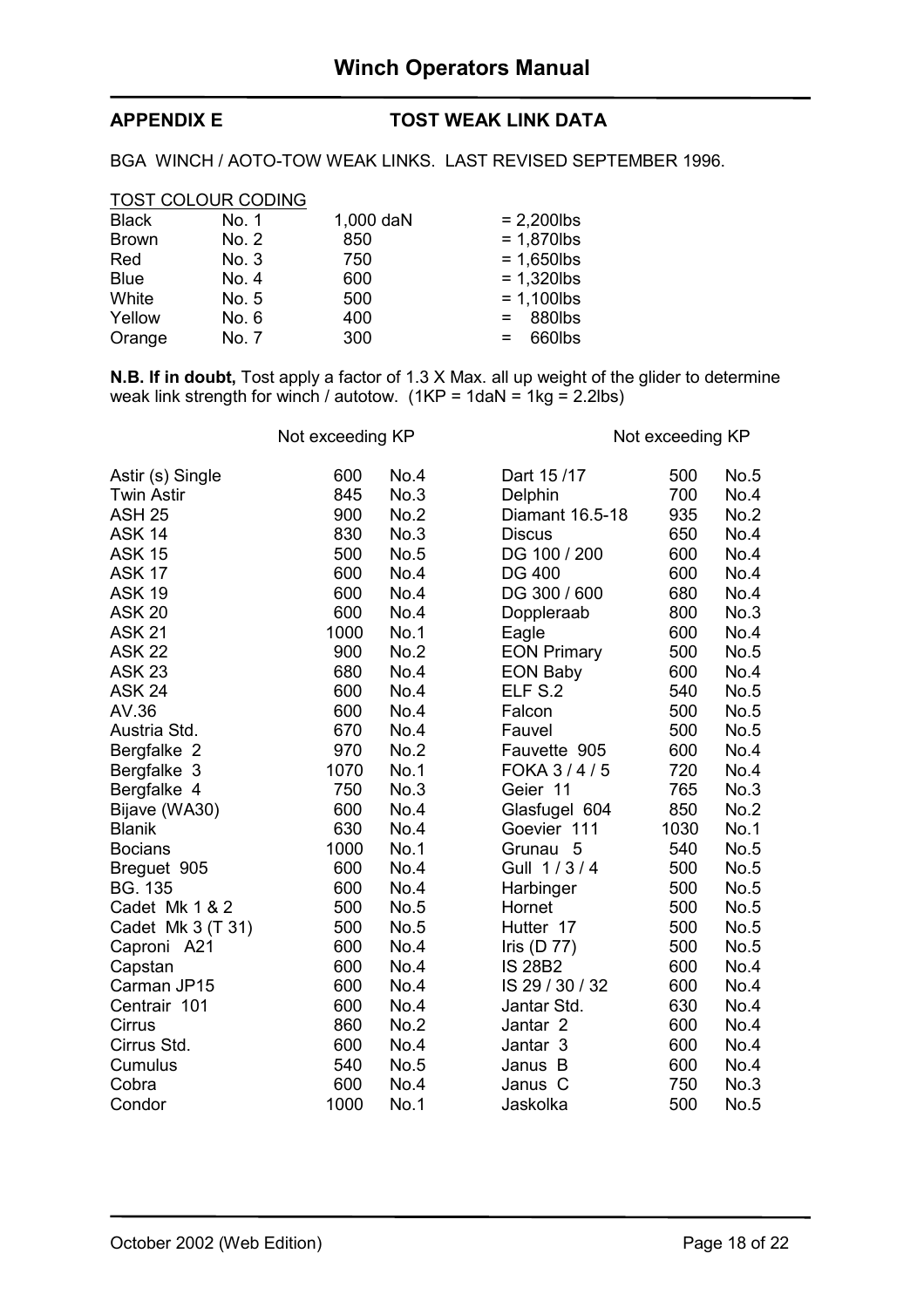### Not exceeding KP Not exceeding KP

| Javelot             | 500  | No.5        | Peak 100               | 600  | No.4 |
|---------------------|------|-------------|------------------------|------|------|
| Junior              | 600  | No.4        | Petrel                 | 500  | No.5 |
| <b>JP 36A</b>       | 500  | No.5        | Phoebus (all)          | 1000 | No.1 |
| KA 1&3              | 450  | No.6        | <b>PIK 20E</b>         | 600  | No.4 |
| KA <sub>2</sub>     | 600  | No.4        | PIK 16/20              | 530  | No.4 |
| KA 4                | 900  | No.2        | Pilatus B4             | 500  | No.5 |
| KA 6                | 650  | No.4        | Pirat                  | 600  | No.4 |
| KA 7                | 1080 | <b>No.1</b> | Prefect                | 500  | No.5 |
| KA 8                | 668  | No.4        | Puchacz                | 750  | No.3 |
| <b>KA 13</b>        | 1080 | <b>No.1</b> | Rheinland              | 500  | No.5 |
| Kestrel 17 / 19     | 630  | No.4        | Rhonlander 2           | 500  | No.5 |
| Kite 1.2B           | 500  | No.5        | Rhonlerche 2           | 900  | No.2 |
| Kranich 11 / 111    | 960  | No.2        | Rhonsperber            | 500  | No.5 |
| Kranjanek           | 500  | No.5        | Sagitta                | 600  | No.4 |
| <b>LAK 12</b>       | 600  | No.4        | SB <sub>5</sub>        | 600  | No.4 |
| Libelle (201)       | 600  | No.4        | SF 26                  | 650  | No.4 |
| Libelle H301        | 670  | No.4        | <b>SF 27A</b>          | 750  | No.3 |
| LS <sub>1</sub>     | 500  | No.5        | SF 34                  | 600  | No.4 |
| LS <sub>3</sub>     | 600  | No.4        | S.G. 38                | 300  | No.7 |
| LS <sub>4</sub>     | 600  | No.4        | <b>SHK</b>             | 700  | No.4 |
| LS <sub>6</sub>     | 600  | No.4        | SIE <sub>3</sub>       | 700  | No.4 |
| LS <sub>7</sub>     | 600  | No.4        | Silene (E78)           | 600  | No.4 |
| LO 100              | 650  | No.4        | Sky                    | 500  | No.5 |
| M 100               | 500  | No.5        | <b>Skylark 1-2-3-4</b> | 600  | No.4 |
| M 200               | 600  | No.4        | Spatz                  | 520  | No.5 |
| Meise               | 670  | No.4        | Sperber                | 1030 | No.1 |
| ME <sub>7</sub>     | 500  | No.5        | <b>Suid 111</b>        | 500  | No.5 |
| <b>MG 19A</b>       | 950  | No.2        | Swallow                | 500  | No.5 |
| Mosquito            | 650  | No.4        | Swift                  | 500  | No.5 |
| Moswey              | 650  | No.4        | T <sub>21</sub>        | 500  | No.5 |
| Minimoa             | 500  | No.5        | T 31                   | 500  | No.5 |
| Mucha Std.          | 820  | No.3        | T 53 / YS 53           | 750  | No.3 |
| MU 13               | 535  | <b>No.5</b> | Torva                  | 500  | No.5 |
| Nimbus <sub>2</sub> | 600  | No.2        | Tutor                  | 500  | No.5 |
| Nimbus 3            | 750  | No.3        | Vega                   | 600  | No.4 |
| Nimbus 3.24 &3D     | 1040 | <b>No.1</b> | Ventus                 | 650  | No.4 |
| Nimbus Mini         | 600  | No.4        | Viking (V.G.C.)        | 500  | No.5 |
| Olympia 1&2         | 500  | No.5        | Wassamer W.A.26        | 500  | No.5 |
| Olympia 460 / 463   | 500  | No.5        | Weihe                  | 670  | No.4 |
| Olympia 419         | 600  | No.4        | Zugvogel 1&2           | 720  | No.4 |
|                     |      |             | Zugvogel 3             | 742  | No.4 |

 $1KP = 1$ da $N = 1kg = 2.2lbs$ 

Zugvogel 4 690 No.4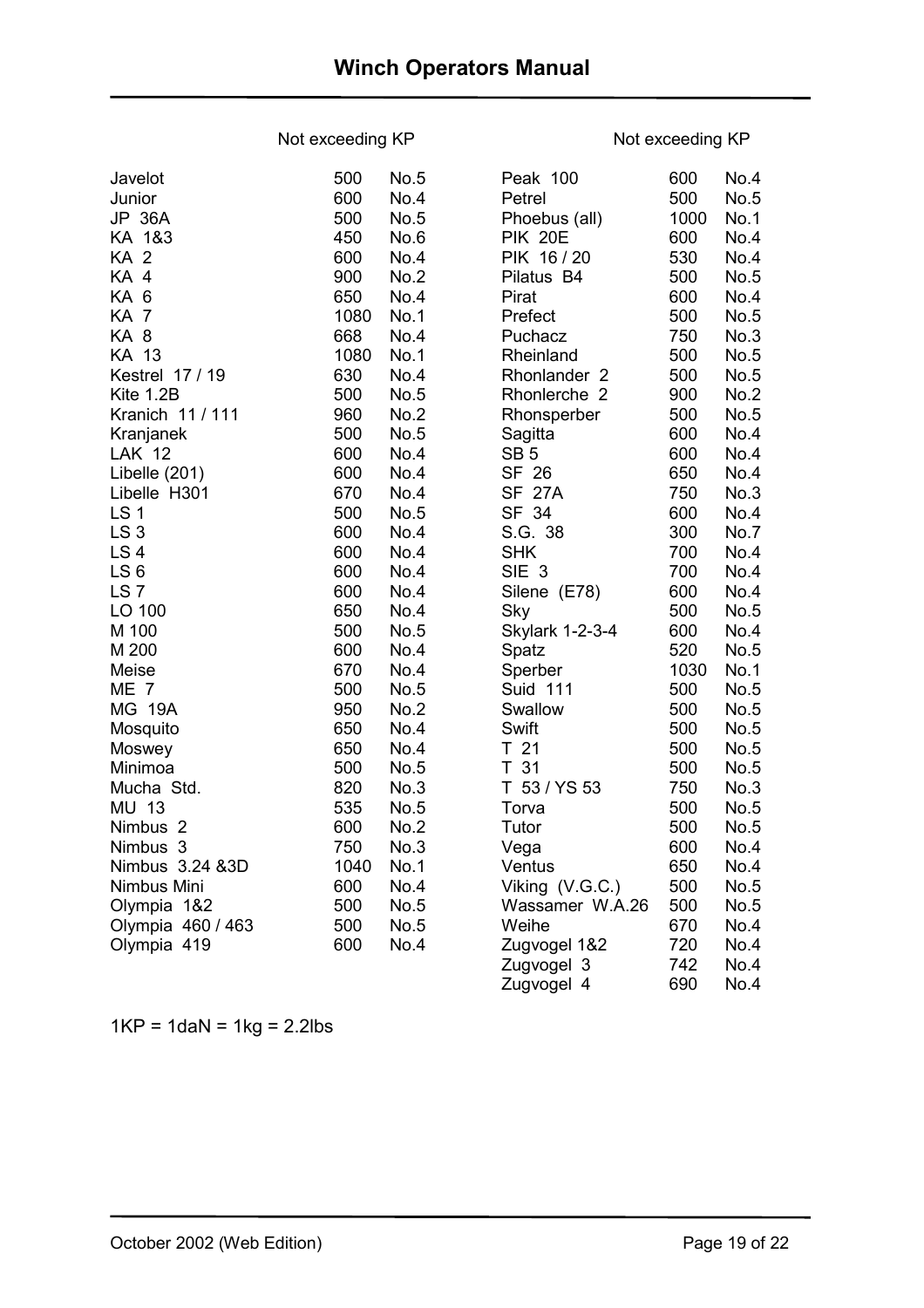#### <span id="page-20-0"></span>**APPENDIX F CABLE CONFIGURATION**

Notes on the correct attachment of parachutes, weak-links and towing strops.

#### General Principles

1. The relative position of the component parts is critical. The weak-link should always be positioned between the glider and the parachute, leaving the parachute attached to the cable when the weak-link fails.

2. No part of the parachute assembly and strops should be capable of storing energy. Any elasticity in this assembly can result in damage to the glider.

3. The assembly should contain the minimum number of metal parts to reduce weight and potential impact damage.

4. The assembly must not be able to damage, obscure or become entangled with the glider at any time , especially following a cable-break or weak-link failure.

5. All sections should be capable of quick and easy assembly and detachment.

#### The Component Parts

**Attachment to cable.** The end of the cable is fashioned into an eye by swageing the cable round a **thimble** which protects the strands from wear.

The **shackle** holds the ends of a fabric strop which gathers together the **shrouds** of the **parachute**. Fabric is employed to minimise friction and wear on the parachute shrouds.

The **canopy** of the parachute is attached to the **weak-link assembly**, using another strop of shroud material.

The **weak-link** assembly incorporates a link to suit the glider being launched (see Appendix E) and this remains with the parachute assembly. ( At some sites, a selection of weak-links, suitable for launching each of the glider types in the club's fleet, may remain permanently attached to the parachute assembly. This is convenient, but calls for extra care in ensuring that the correct link is chosen for each launch.)

*N.B. The Tost weak-link system is designed for use either with a single link or with double links. If the double-link system is employed, it is essential that the links are of different design (the main link having round holes and the reserve link having slotted holes). Using two weak links, each of the same design doubles the breaking load and renders the whole assembly ineffective. Because of the risk of assembling two weak links incorrectly, the single-link assembly is recommended as the more foolproof system.* 

A **quick-release coupling** attaches the **launch strop** to the weak-link assembly.

The **launch strop** is constructed either of steel cable, shrouded in plastic hose or of heavy hemp rope. It is essential that the strop does not store energy or it may catapult back to the glider, following a launch failure. The length of the strop must be such that it cannot foul any of the control surfaces of the glider, following a failure of the cable or the weak-link.

The cable assembly is attached to the glider's release mechanism by means of a **circular steel link** which is attached to the launch strop via a larger steel link. Any wear or distortion of either the link or of the release mechanism renders the cable-release unserviceable. It is